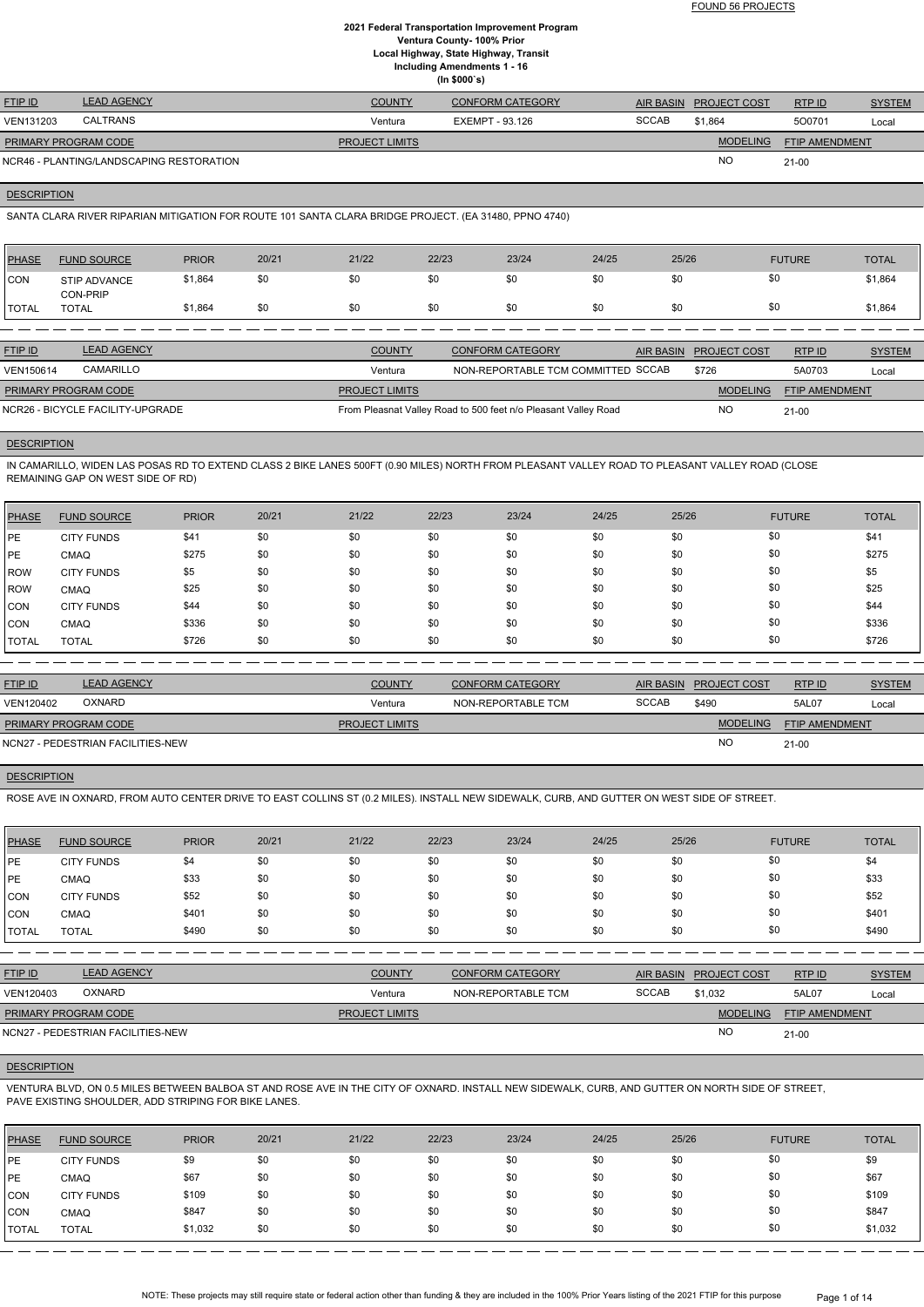**Ventura County- 100% Prior**

**Local Highway, State Highway, Transit**

**Including Amendments 1 - 16**

| (ln \$000's) |
|--------------|
|              |

| <b>FTIP ID</b>              | <b>LEAD AGENCY</b>          | <b>COUNTY</b>         | <b>CONFORM CATEGORY</b> | AIR BASIN    | <b>PROJECT COST</b> | RTP ID                | <b>SYSTEM</b> |
|-----------------------------|-----------------------------|-----------------------|-------------------------|--------------|---------------------|-----------------------|---------------|
| <b>VEN150901</b>            | <b>OXNARD</b>               | Ventura               | EXEMPT - 93.126         | <b>SCCAB</b> | \$508               | 5TDL04                | Local         |
| <b>PRIMARY PROGRAM CODE</b> |                             | <b>PROJECT LIMITS</b> |                         |              | <b>MODELING</b>     | <b>FTIP AMENDMENT</b> |               |
|                             | NCR30 - SAFETY IMPROVEMENTS |                       |                         |              | <b>NO</b>           | $21 - 00$             |               |

## **DESCRIPTION**

INSTALL FLASHING PEDESTRIAN CROSSING BEACONS AT 14 LOCATIONS. (Using Toll Credits for CMAQ)

| <b>PHASE</b> | <b>FUND SOURCE</b> | <b>PRIOR</b> | 20/21 | 21/22 | 22/23 | 23/24 | 24/25 | 25/26 | <b>FUTURE</b> | <b>TOTAL</b> |
|--------------|--------------------|--------------|-------|-------|-------|-------|-------|-------|---------------|--------------|
| <b>IPE</b>   | <b>CITY FUNDS</b>  | \$3          | \$0   | \$0   | \$0   | \$0   | \$0   | \$0   | \$0           | \$3          |
| <b>IPE</b>   | <b>CMAQ</b>        | \$24         | \$0   | \$0   | \$0   | \$0   | \$0   | \$0   | \$0           | \$24         |
| CON          | <b>CITY FUNDS</b>  | \$39         | \$0   | \$0   | \$0   | \$0   | \$0   | \$0   | \$0           | \$39         |
| <b>CON</b>   | <b>CMAQ</b>        | \$442        | \$0   | \$0   | \$0   | \$0   | \$0   | \$0   | \$0           | \$442        |
| <b>TOTAL</b> | <b>TOTAL</b>       | \$508        | \$0   | \$0   | \$0   | \$0   | \$0   | \$0   | \$0           | \$508        |

| <b>FTIP ID</b>       | <b>LEAD AGENCY</b>                | <b>COUNTY</b>         | <b>CONFORM CATEGORY</b> |              | AIR BASIN PROJECT COST | RTP ID                | <b>SYSTEM</b> |
|----------------------|-----------------------------------|-----------------------|-------------------------|--------------|------------------------|-----------------------|---------------|
| VEN160106            | <b>OXNARD</b>                     | Ventura               | EXEMPT - 93.126         | <b>SCCAB</b> | \$567                  | 500703                | Local         |
| PRIMARY PROGRAM CODE |                                   | <b>PROJECT LIMITS</b> |                         |              | <b>MODELING</b>        | <b>FTIP AMENDMENT</b> |               |
|                      | NCN27 - PEDESTRIAN FACILITIES-NEW |                       |                         |              | <b>NC</b>              | $21-00$               |               |
|                      |                                   |                       |                         |              |                        |                       |               |

# **DESCRIPTION**

Port of Hueneme Intermodal Improvement Project to modernize the Port's wharf and pier and cargo facilities including deepening the water depth from the channel to vessel berths and extending rail for on-terminal access.

In Oxnard - Rose Ave. and Gary Drive Pedestrian Intersection Improvements including new Accessible access ramps, new signal with pedestrian countdown signals and crosswalks.

| PHASE        | <b>FUND SOURCE</b>              | <b>PRIOR</b> | 20/21 | 21/22 | 22/23 | 23/24 | 24/25 | 25/26 | <b>FUTURE</b> | <b>TOTAL</b> |
|--------------|---------------------------------|--------------|-------|-------|-------|-------|-------|-------|---------------|--------------|
| <b>IPE</b>   | <b>ACTIVE</b><br>TRANSPORTATION | \$15         | \$0   | \$0   | \$0   | \$0   | \$0   | \$0   | \$0           | \$15         |
| PE           | <b>CITY FUNDS</b>               | \$57         | \$0   | \$0   | \$0   | \$0   | \$0   | \$0   | \$0           | \$57         |
| CON          | <b>ACTIVE</b><br>TRANSPORTATION | \$495        | \$0   | \$0   | \$0   | \$0   | \$0   | \$0   | \$0           | \$495        |
| <b>TOTAL</b> | <b>TOTAL</b>                    | \$567        | \$0   | \$0   | \$0   | \$0   | \$0   | \$0   | \$0           | \$567        |

| <b>FTIP ID</b>              | <b>LEAD AGENCY</b>                  | <b>COUNTY</b>         | <b>CONFORM CATEGORY</b> |              | AIR BASIN PROJECT COST | RTPID                 | <b>SYSTEM</b> |
|-----------------------------|-------------------------------------|-----------------------|-------------------------|--------------|------------------------|-----------------------|---------------|
| VEN160401                   | OXNARD HARBOR DISTRICT              | Ventura               | NON-EXEMPT/NOT MODELED  | <b>SCCAB</b> | \$30,800               | 100705                | Local         |
| <b>PRIMARY PROGRAM CODE</b> |                                     | <b>PROJECT LIMITS</b> |                         |              | <b>MODELING</b>        | <b>FTIP AMENDMENT</b> |               |
|                             | PORT FACILITIES ? NO LANE ADDITIONS |                       |                         |              | NO.                    | $21 - 00$             |               |

## **DESCRIPTION**

| PHASE                                       | <b>FUND SOURCE</b>                   | <b>PRIOR</b> | 20/21 | 21/22                 | 22/23      | 23/24                   | 24/25        | 25/26            |                     | <b>FUTURE</b>         | <b>TOTAL</b>  |
|---------------------------------------------|--------------------------------------|--------------|-------|-----------------------|------------|-------------------------|--------------|------------------|---------------------|-----------------------|---------------|
| PE                                          | <b>AGENCY</b>                        | \$2,500      | \$0   | \$0                   | \$0        | \$0                     | \$0          | \$0              | \$0                 |                       | \$2,500       |
| <b>PE</b>                                   | <b>DEFENSE FUNDS</b>                 | \$1,500      | \$0   | \$0                   | \$0        | \$0                     | \$0          | \$0              | \$0                 |                       | \$1,500       |
| PE                                          | <b>TIGER</b><br><b>DISCRETIONARY</b> | \$1,240      | \$0   | \$0                   | \$0        | \$0                     | \$0          | \$0              | \$0                 |                       | \$1,240       |
| CON                                         | <b>AGENCY</b>                        | \$7,000      | \$0   | \$0                   | \$0        | \$0                     | \$0          | \$0              | \$0                 |                       | \$7,000       |
| <b>CON</b>                                  | <b>DEFENSE FUNDS</b>                 | \$6,000      | \$0   | \$0                   | \$0        | \$0                     | \$0          | \$0              | \$0                 |                       | \$6,000       |
| <b>CON</b>                                  | <b>EDA GRANT</b>                     | \$1,500      | \$0   | \$0                   | \$0        | \$0                     | \$0          | \$0              | \$0                 |                       | \$1,500       |
| <b>CON</b>                                  | <b>TIGER</b><br><b>DISCRETIONARY</b> | \$11,060     | \$0   | \$0                   | \$0        | \$0                     | \$0          | \$0              | \$0                 |                       | \$11,060      |
| <b>TOTAL</b>                                | <b>TOTAL</b>                         | \$30,800     | \$0   | \$0                   | \$0        | \$0                     | \$0          | \$0              | \$0                 |                       | \$30,800      |
|                                             |                                      |              |       |                       |            |                         |              |                  |                     |                       |               |
| FTIP ID                                     | <b>LEAD AGENCY</b>                   |              |       | <b>COUNTY</b>         |            | <b>CONFORM CATEGORY</b> |              | <b>AIR BASIN</b> | <b>PROJECT COST</b> | RTP ID                | <b>SYSTEM</b> |
| VEN140804                                   | <b>SAN BUENAVENTURA</b>              |              |       | Ventura               | <b>TCM</b> |                         | <b>SCCAB</b> |                  | \$1,500             | 500703                | Local         |
|                                             | PRIMARY PROGRAM CODE                 |              |       | <b>PROJECT LIMITS</b> |            |                         |              |                  | <b>MODELING</b>     | <b>FTIP AMENDMENT</b> |               |
| NCN25 - BICYCLE & PEDESTRAIN FACILITIES-NEW |                                      |              |       |                       |            |                         |              |                  | <b>NO</b>           | $21-00$               |               |

#### **DESCRIPTION**

IN SAN BUENAVENTURA, CONSTRUCT SIDEWALK AND CLASS II AND III BIKE LANES ON CEDAR ST BETWEEN PROSPECT AND POL ST (0.3 MI). VARIOUS SIDEWALK, CURB IMPROVEMENTS ON VENTURA AVE BETWEEN KELLOGG ST AND SHOSHONE ST (0.9 MI). FLASHING BEACONS TO BE INSTALLED ON VENTURA AVE. EXISTING BEACONS TO BE UPDATED. TOLL CREDITS OF \$149 ADDED IN FY 16/17.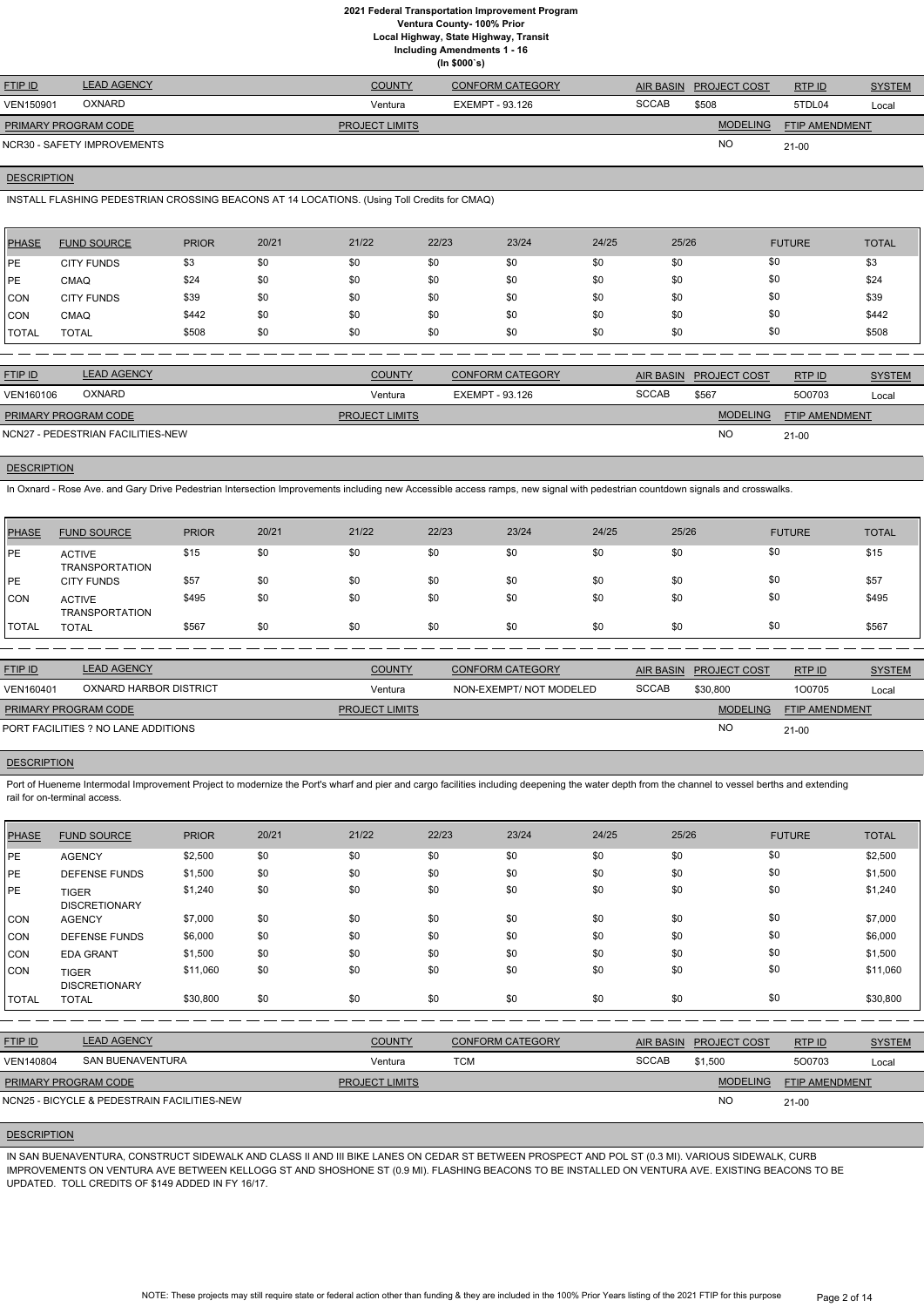## **2021 Federal Transportation Improvement Program Ventura County- 100% Prior**

**Local Highway, State Highway, Transit**

| <b>Including Amendments 1 - 16</b> |  |
|------------------------------------|--|
|                                    |  |

|                | (ln \$000's)                           |              |       |        |       |                   |       |                                     |                 |                    |  |
|----------------|----------------------------------------|--------------|-------|--------|-------|-------------------|-------|-------------------------------------|-----------------|--------------------|--|
| <b>PHASE</b>   | <b>FUND SOURCE</b>                     | <b>PRIOR</b> | 20/21 | 21/22  | 22/23 | 23/24             | 24/25 | 25/26                               | <b>FUTURE</b>   | <b>TOTAL</b>       |  |
| <b>PE</b>      | <b>ACTIVE</b><br><b>TRANSPORTATION</b> | \$200        | \$0   | \$0    | \$0   | \$0               | \$0   | \$0                                 | \$0             | \$200              |  |
| <b>CON</b>     | <b>ACTIVE</b><br><b>TRANSPORTATION</b> | \$1,300      | \$0   | \$0    | \$0   | \$0               | \$0   | \$0                                 | \$0             | \$1,300            |  |
| I TOTAL        | <b>TOTAL</b>                           | \$1,500      | \$0   | \$0    | \$0   | \$0               | \$0   | \$0                                 | \$0             | \$1,500            |  |
|                |                                        |              |       |        |       |                   |       |                                     |                 |                    |  |
| <b>CTID ID</b> | <b>LEAD ACENCY</b>                     |              |       | OMINTV |       | CONITODM CATECODY |       | $\triangle$ ID DAQINI DDQ IFAT QQQT | P <sub>CD</sub> | $\bigcap_{\alpha}$ |  |

| <b>FTIP ID</b>              | <b>LEAD AGENCY</b>                          | <b>COUNTY</b>         | <b>CONFORM CATEGORY</b> |              | AIR BASIN PROJECT COST | RTP ID                | <b>SYSTEM</b> |
|-----------------------------|---------------------------------------------|-----------------------|-------------------------|--------------|------------------------|-----------------------|---------------|
| VEN150618                   | SAN BUENAVENTURA                            | Ventura               | EXEMPT - 93.126         | <b>SCCAB</b> | \$450                  | 5AL04                 | Local         |
| <b>PRIMARY PROGRAM CODE</b> |                                             | <b>PROJECT LIMITS</b> |                         |              | <b>MODELING</b>        | <b>FTIP AMENDMENT</b> |               |
|                             | NCN25 - BICYCLE & PEDESTRAIN FACILITIES-NEW |                       |                         |              | <b>NC</b>              | $21-00$               |               |

# **DESCRIPTION**

IN VENTURA, FIVE POINTS INTERSECTION IMPROVEMENTS AT THOMPSON BLVD, MAIN ST, AND TELEGRAPH RD, ADD: 2 SIGNALIZED PED CROSSINGS ON MAIN ST; 2 FLASHING BEACON CROSSINGS ON THOMPSON BLVD; BICYCLE LANES (LESS THAN 1 MILE); "GREEN" BICYCLE BOXES; AND SIDEWALK/MEDIAN MODIFICATIONS ON THOMPSON BLVD

| PHASE        | <b>FUND SOURCE</b> | <b>PRIOR</b> | 20/21 | 21/22 | 22/23 | 23/24 | 24/25 | 25/26 | <b>FUTURE</b> | <b>TOTAL</b> |
|--------------|--------------------|--------------|-------|-------|-------|-------|-------|-------|---------------|--------------|
| <b>CON</b>   | <b>CITY FUNDS</b>  | \$150        | \$0   | \$0   | \$0   | \$0   | \$0   | \$0   | \$0           | \$150        |
| <b>CON</b>   | CMAQ               | \$300        | \$0   | \$0   | \$0   | \$0   | \$0   | \$0   | \$0           | \$300        |
| <b>TOTAL</b> | <b>TOTAL</b>       | \$450        | \$0   | \$0   | \$0   | \$0   | \$0   | \$0   | \$0           | \$450        |

| <b>FTIP ID</b>              | <b>LEAD AGENCY</b> | <b>COUNTY</b>         | <b>CONFORM CATEGORY</b> | AIR BASIN    | <b>PROJECT COST</b> | RTP ID                | <b>SYSTEM</b> |
|-----------------------------|--------------------|-----------------------|-------------------------|--------------|---------------------|-----------------------|---------------|
| <b>VEN190708</b>            | SAN BUENAVENTURA   | Ventura               | EXEMPT - 93.126         | <b>SCCAB</b> | \$950               | 500703                | Local         |
| <b>PRIMARY PROGRAM CODE</b> |                    | <b>PROJECT LIMITS</b> |                         |              | <b>MODELING</b>     | <b>FTIP AMENDMENT</b> |               |
| PLN40 - PLANNING            |                    |                       |                         |              | <b>NO</b>           | $21 - 00$             |               |

# **DESCRIPTION**

ACTIVE TRANSPORTATION MOBILITY PLAN

| PHASE        | <b>FUND SOURCE</b>              | <b>PRIOR</b> | 20/21 | 21/22 | 22/23 | 23/24 | 24/25 | 25/26 | <b>FUTURE</b> | <b>TOTAL</b> |
|--------------|---------------------------------|--------------|-------|-------|-------|-------|-------|-------|---------------|--------------|
| CON          | <b>ACTIVE</b><br>TRANSPORTATION | \$950        | \$0   | \$0   |       | \$0   | \$0   | \$0   |               | \$950        |
| <b>TOTAL</b> | <b>TOTAL</b>                    | \$950        | \$0   | \$0   |       | \$0   | \$0   | \$0   |               | \$950        |

| <b>FTIP ID</b>              | <b>LEAD AGENCY</b>                    | <b>COUNTY</b>         | <b>CONFORM CATEGORY</b> | AIR BASIN    | <b>PROJECT COST</b> | RTP ID                | <b>SYSTEM</b> |
|-----------------------------|---------------------------------------|-----------------------|-------------------------|--------------|---------------------|-----------------------|---------------|
| VEN990319                   | SAN BUENAVENTURA                      | Ventura               | EXEMPT - 93.126         | <b>SCCAB</b> | \$2,400             | 7120004               | Local         |
| <b>PRIMARY PROGRAM CODE</b> |                                       | <b>PROJECT LIMITS</b> |                         |              | <b>MODELING</b>     | <b>FTIP AMENDMENT</b> |               |
|                             | NCR27 - PEDESTRIAN FACILITIES-UPGRADE |                       |                         |              | NO                  | $21 - 00$             |               |

#### **DESCRIPTION**

CALIFORNIA ST BRIDGE OVER RT 101 PEDESTRIAN ENHANCEMENTS

| <b>PHASE</b> | <b>FUND SOURCE</b>            | <b>PRIOR</b> | 20/21 | 21/22 | 22/23 | 23/24 | 24/25 | 25/26 | <b>FUTURE</b> | <b>TOTAL</b> |
|--------------|-------------------------------|--------------|-------|-------|-------|-------|-------|-------|---------------|--------------|
| <b>IPE</b>   | <b>CITY FUNDS</b>             | \$400        | \$0   | \$0   | \$0   | \$0   | \$0   | \$0   | \$0           | \$400        |
| CON          | <b>CITY FUNDS</b>             | \$232        | \$0   | \$0   | \$0   | \$0   | \$0   | \$0   | \$0           | \$232        |
| CON          | <b>STP ENHANCE-RIP</b><br>TEA | \$1,210      | \$0   | \$0   | \$0   | \$0   | \$0   | \$0   | \$0           | \$1,210      |
| CON          | <b>STP LOCAL</b>              | \$558        | \$0   | \$0   | \$0   | \$0   | \$0   | \$0   | \$0           | \$558        |
| TOTAL        | <b>TOTAL</b>                  | \$2,400      | \$0   | \$0   | \$0   | \$0   | \$0   | \$0   | \$0           | \$2,400      |

| <b>FTIP ID</b>              | <b>LEAD AGENCY</b>                              | <b>COUNTY</b>         | <b>CONFORM CATEGORY</b> |              | AIR BASIN PROJECT COST | RTP ID                | <b>SYSTEM</b> |
|-----------------------------|-------------------------------------------------|-----------------------|-------------------------|--------------|------------------------|-----------------------|---------------|
| <b>VEN111102</b>            | SANTA PAULA                                     | Ventura               | <b>TCM Committed</b>    | <b>SCCAB</b> | \$2.317                | 5N011                 | Local         |
| <b>PRIMARY PROGRAM CODE</b> |                                                 | <b>PROJECT LIMITS</b> |                         |              | <b>MODELING</b>        | <b>FTIP AMENDMENT</b> |               |
|                             | NCR25 - BICYCLE & PEDESTRAIN FACILITIES-UPGRADE |                       |                         |              | <b>NO</b>              | $21 - 00$             |               |

## **DESCRIPTION**

SANTA PAULA BIKE TRAIL IMPROVEMENTS INCLUDING BIKE/PEDESTRIAN IMPROVEMENTS AT 16 ADJACENT INTERSECTIONS AND CONSTRUCTION OF ONE REST AREA SHADE STRUCTURE, \$266 IN TOLL CREDITS FOR CONSTRUCTION

| PHASE        | <b>FUND SOURCE</b> | <b>PRIOR</b> | 20/21 | 21/22 | 22/23 | 23/24 | 24/25 | 25/26 | <b>FUTURE</b> | <b>TOTAL</b> |
|--------------|--------------------|--------------|-------|-------|-------|-------|-------|-------|---------------|--------------|
| <b>CON</b>   | CMAQ               | \$2,317      | \$0   | \$0   | \$0   |       | \$0   | \$0   |               | \$2,317      |
| <b>TOTAL</b> | <b>TOTAL</b>       | \$2,317      | \$0   | \$0   | \$0   |       | \$0   | \$0   |               | \$2,317      |

NOTE: These projects may still require state or federal action other than funding & they are included in the 100% Prior Years listing of the 2021 FTIP for this purpose Page 3 of 14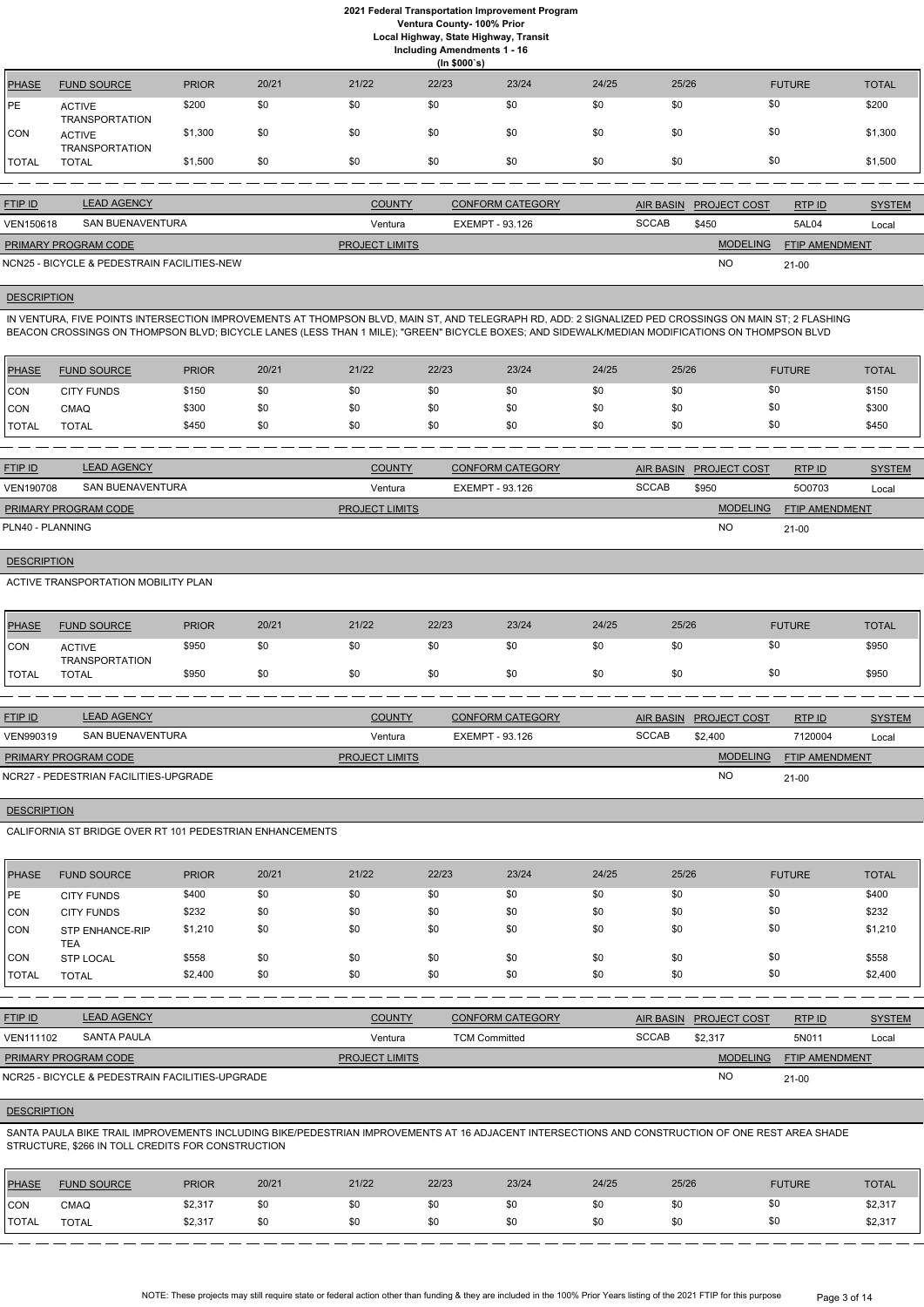**Ventura County- 100% Prior**

**Local Highway, State Highway, Transit**

**Including Amendments 1 - 16 (In \$000`s)**

| <b>FTIP ID</b>              | <b>LEAD AGENCY</b>                          | <b>COUNTY</b>         | <b>CONFORM CATEGORY</b> | <b>AIR BASIN</b> | <b>PROJECT COST</b> | RTP ID                | <b>SYSTEM</b> |
|-----------------------------|---------------------------------------------|-----------------------|-------------------------|------------------|---------------------|-----------------------|---------------|
| <b>VEN120417</b>            | SIMI VALLEY                                 | Ventura               | <b>TCM Committed</b>    | <b>SCCAB</b>     | \$4.930             | 5AL04                 | Local         |
| <b>PRIMARY PROGRAM CODE</b> |                                             | <b>PROJECT LIMITS</b> |                         |                  | <b>MODELING</b>     | <b>FTIP AMENDMENT</b> |               |
|                             | NCN25 - BICYCLE & PEDESTRAIN FACILITIES-NEW |                       |                         |                  | <b>NO</b>           | $21-00$               |               |

#### **DESCRIPTION**

WEST LOS ANGELES AVE. IN SIMI VALLEY, WIDEN 10 FT TO ADD BIKE LANES AND SIDEWALK FROM THE PUBLIC SERVICES CENTER TO WEST CITY LIMIT (1.0 MILES). (CMAQ INCLUDES TOLL CREDITS OF \$15 IN PRIOR FOR PE AND \$406 IN PRIOR FOR CON. ADD \$1 IN FY 16-17 FOR CON AND \$143 FOR 18/19)

| PHASE        | <b>FUND SOURCE</b> | <b>PRIOR</b> | 20/21 | 21/22 | 22/23 | 23/24 | 24/25 | 25/26 | <b>FUTURE</b> | <b>TOTAL</b> |
|--------------|--------------------|--------------|-------|-------|-------|-------|-------|-------|---------------|--------------|
| <b>IPE</b>   | <b>CMAQ</b>        | \$133        | \$0   | \$0   | \$0   | \$0   | \$0   | \$0   | \$0           | \$133        |
| <b>ROW</b>   | <b>CITY FUNDS</b>  | \$5          | \$0   | \$0   | \$0   | \$0   | \$0   | \$0   | \$0           | \$5          |
| <b>CON</b>   | <b>CMAQ</b>        | \$4,792      | \$0   | \$0   | \$0   | \$0   | \$0   | \$0   | \$0           | \$4,792      |
| <b>TOTAL</b> | <b>TOTAL</b>       | \$4,930      | \$0   | \$0   | \$0   | \$0   | \$0   | \$0   | \$0           | \$4,930      |

| <b>FTIP ID</b>                              | <b>LEAD AGENCY</b> | <b>COUNTY</b>                       | <b>CONFORM CATEGORY</b> |              | AIR BASIN PROJECT COST | RTP ID                | <b>SYSTEM</b> |
|---------------------------------------------|--------------------|-------------------------------------|-------------------------|--------------|------------------------|-----------------------|---------------|
| VEN150622                                   | THOUSAND OAKS      | Ventura                             | EXEMPT - 93.126         | <b>SCCAB</b> | \$1.225                | 5TDL04                | Local         |
| <b>PRIMARY PROGRAM CODE</b>                 |                    | <b>PROJECT LIMITS</b>               |                         |              | <b>MODELING</b>        | <b>FTIP AMENDMENT</b> |               |
| NCN25 - BICYCLE & PEDESTRAIN FACILITIES-NEW |                    | From OLSEN ROAD to CROSSRIDGE COURT |                         |              | <b>NC</b>              | $21-00$               |               |

#### **DESCRIPTION**

IN THOUSAND OAKS, WIDEN AND RESTRIPE MOORPARK ROAD BETWEEN OLSEN RD AND CROSSRIDGE RD TO: ACCOMMODATE NEW CLASS 2 BICYCLE LANES (APPROXIMATELY 3,200 FT) IN EACH DIRECTION; CONSTRUCT NEW AND MODIFY EXISTING ADA CURP RAMPS; CONSTRUCT NEW DRAINAGE IMPROVEMENTS; INSTALL PLANTING AND IRRIGATION

| PHASE        | <b>FUND SOURCE</b> | <b>PRIOR</b> | 20/21 | 21/22 | 22/23 | 23/24 | 24/25 | 25/26 | <b>FUTURE</b> | <b>TOTAL</b> |
|--------------|--------------------|--------------|-------|-------|-------|-------|-------|-------|---------------|--------------|
| PE           | <b>CITY FUNDS</b>  | \$32         | \$0   | \$0   | \$0   | \$0   | \$0   | \$0   | \$0           | \$32         |
| PE           | CMAQ               | \$88         | \$0   | \$0   | \$0   | \$0   | \$0   | \$0   | \$0           | \$88         |
| CON          | <b>CITY FUNDS</b>  | \$131        | \$0   | \$0   | \$0   | \$0   | \$0   | \$0   | \$0           | \$131        |
| <b>ICON</b>  | CMAQ               | \$974        | \$0   | \$0   | \$0   | \$0   | \$0   | \$0   | \$0           | \$974        |
| <b>TOTAL</b> | <b>TOTAL</b>       | \$1,225      | \$0   | \$0   | \$0   | \$0   | \$0   | \$0   | \$0           | \$1,225      |

| <b>FTIP ID</b>       | <b>LEAD AGENCY</b>                             | <b>COUNTY</b>         | CONFORM CATEGORY                                                                |              | AIR BASIN PROJECT COST | RTP ID                | <b>SYSTEM</b> |
|----------------------|------------------------------------------------|-----------------------|---------------------------------------------------------------------------------|--------------|------------------------|-----------------------|---------------|
| VEN130104            | <b>VENTURA COUNTY</b>                          | Ventura               | NON-EXEMPT                                                                      | <b>SCCAB</b> | \$2,960                | 2016A319              | Local         |
| PRIMARY PROGRAM CODE |                                                | <b>PROJECT LIMITS</b> |                                                                                 |              | <b>MODELING</b>        | <b>FTIP AMENDMENT</b> |               |
|                      | CAX76 - ADDING A LANE THROUGH A BOTTLENECK: RS |                       | From 300 ft north of 5th Street (RT. 34) to 280 ft south of 5th Street (Rt. 34) |              | <b>YES</b>             | $21-00$               |               |

#### **DESCRIPTION**

PLEASANT VALLEY AT FIFTH ST, SIGNALIZATION OF INTERSECTION AND CONSTRUCT SECOND NORTHBOUND AND SECOND SOUTHBOUND THROUGH LANES ON PLEASANT VALLEY RD. (TOLL CREDITS PROVIDED FOR MATCH).

| <b>PHASE</b>     | <b>FUND SOURCE</b>                | <b>PRIOR</b> | 20/21 | 21/22                 | 22/23 | 23/24                   | 24/25 | 25/26            |                     | <b>FUTURE</b>         | <b>TOTAL</b>  |
|------------------|-----------------------------------|--------------|-------|-----------------------|-------|-------------------------|-------|------------------|---------------------|-----------------------|---------------|
|                  |                                   |              |       |                       |       |                         |       |                  |                     |                       |               |
|                  |                                   |              |       |                       |       |                         |       |                  |                     |                       |               |
| <b>FTIP ID</b>   | <b>LEAD AGENCY</b>                |              |       | <b>COUNTY</b>         |       | <b>CONFORM CATEGORY</b> |       | <b>AIR BASIN</b> | <b>PROJECT COST</b> | RTP ID                | <b>SYSTEM</b> |
| <b>VEN150621</b> | <b>VENTURA COUNTY</b>             |              |       | Ventura               |       | EXEMPT - 93.126         |       | <b>SCCAB</b>     | \$982               | 5TDL04                | Local         |
|                  | <b>PRIMARY PROGRAM CODE</b>       |              |       | <b>PROJECT LIMITS</b> |       |                         |       |                  | <b>MODELING</b>     | <b>FTIP AMENDMENT</b> |               |
|                  | NCN27 - PEDESTRIAN FACILITIES-NEW |              |       |                       |       |                         |       |                  | <b>NO</b>           | $21 - 00$             |               |

#### **DESCRIPTION**

NEAR CAMARILLO, PEDESTRIAN IMPROVEMENTS AT CAMARILLO HEIGHTS ELEMENTARY SCHOOL. CONSTRUCT 0.25 MILES OF SIDEWALK, CURB AND GUTTER ALONG EASTERLY SIDE OF MISSION DR BETWEEN CATALINA DR AND CAMARILLO DR. (Using Toll Credits for CMAQ)

| <b>PHASE</b>   | <b>FUND SOURCE</b>                          | <b>PRIOR</b> | 20/21 | 21/22                 | 22/23                  | 23/24                   | 24/25            | 25/26               | <b>FUTURE</b>  | <b>TOTAL</b>  |
|----------------|---------------------------------------------|--------------|-------|-----------------------|------------------------|-------------------------|------------------|---------------------|----------------|---------------|
| CON            | <b>CMAQ</b>                                 | \$901        | \$0   | \$0                   | \$0                    | \$0                     | \$0              | \$0                 | \$0            | \$901         |
| ICON           | <b>COUNTY</b>                               | \$81         | \$0   | \$0                   | \$0                    | \$0                     | \$0              | \$0                 | \$0            | \$81          |
| <b>TOTAL</b>   | <b>TOTAL</b>                                | \$982        | \$0   | \$0                   | \$0                    | \$0                     | \$0              | \$0                 | \$0            | \$982         |
|                |                                             |              |       |                       |                        |                         |                  |                     |                |               |
| <b>FTIP ID</b> | <b>LEAD AGENCY</b>                          |              |       | <b>COUNTY</b>         |                        | <b>CONFORM CATEGORY</b> | <b>AIR BASIN</b> | <b>PROJECT COST</b> | RTP ID         | <b>SYSTEM</b> |
| VEN160105      | <b>VENTURA COUNTY</b>                       |              |       | Ventura               | <b>EXEMPT - 93.126</b> |                         | <b>SCCAB</b>     | \$626               | 500703         | Local         |
|                | PRIMARY PROGRAM CODE                        |              |       | <b>PROJECT LIMITS</b> |                        |                         |                  | <b>MODELING</b>     | FTIP AMENDMENT |               |
|                | NCRT2 - UPGRADED FACILITI (NO LN ADD) W/TCM |              |       |                       |                        |                         |                  | <b>NO</b>           | $21-00$        |               |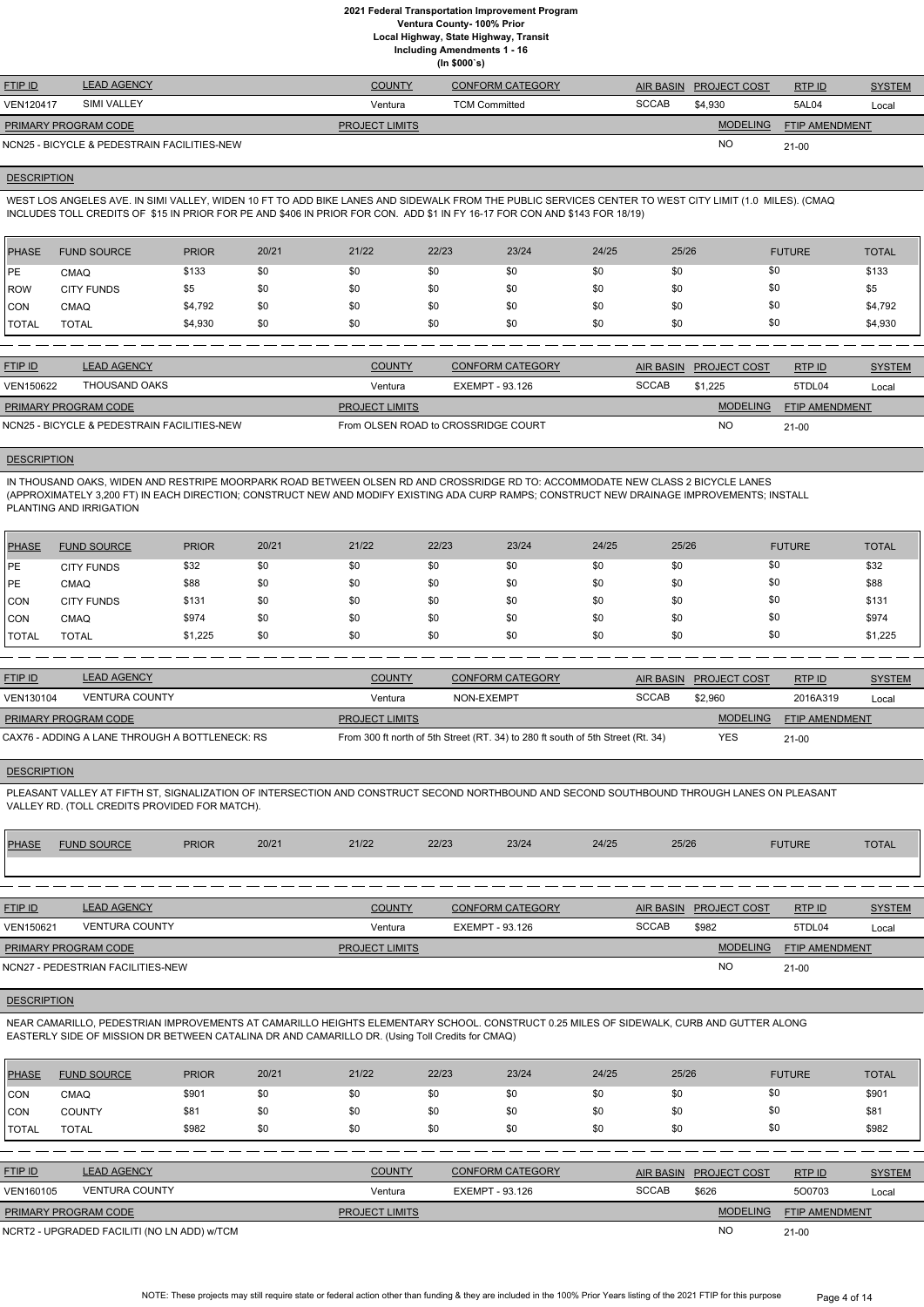**(In \$000`s)**

# **DESCRIPTION**

Rio Real Elementay School - Pedestrian and Street Improvement Project (Using Toll Credits for CMAQ)

| <b>PHASE</b> | <b>FUND SOURCE</b>                     | <b>PRIOR</b> | 20/21 | 21/22 | 22/23 | 23/24 | 24/25 | 25/26 | <b>FUTURE</b> | <b>TOTAL</b> |
|--------------|----------------------------------------|--------------|-------|-------|-------|-------|-------|-------|---------------|--------------|
| PE           | <b>CMAQ</b>                            | \$120        | \$0   | \$0   | \$0   | \$0   | \$0   | \$0   | \$0           | \$120        |
| PE           | <b>COUNTY</b>                          | \$21         | \$0   | \$0   | \$0   | \$0   | \$0   | \$0   | \$0           | \$21         |
| <b>CON</b>   | <b>ACTIVE</b><br><b>TRANSPORTATION</b> | \$462        | \$0   | \$0   | \$0   | \$0   | \$0   | \$0   | \$0           | \$462        |
| <b>CON</b>   | <b>CMAQ</b>                            | \$23         | \$0   | \$0   | \$0   | \$0   | \$0   | \$0   | \$0           | \$23         |
| <b>TOTAL</b> | <b>TOTAL</b>                           | \$626        | \$0   | \$0   | \$0   | \$0   | \$0   | \$0   | \$0           | \$626        |

| <b>FTIP ID</b>              | <b>LEAD AGENCY</b>           | <b>COUNTY</b>         | <b>CONFORM CATEGORY</b> | AIR BASIN    | <b>PROJECT COST</b> | RTP ID                | <b>SYSTEM</b> |
|-----------------------------|------------------------------|-----------------------|-------------------------|--------------|---------------------|-----------------------|---------------|
| <b>VEN171007</b>            | <b>VENTURA COUNTY</b>        | Ventura               | <b>TCM Committed</b>    | <b>SCCAB</b> | \$2.430             | 500703                | Local         |
| <b>PRIMARY PROGRAM CODE</b> |                              | <b>PROJECT LIMITS</b> |                         |              | <b>MODELING</b>     | <b>FTIP AMENDMENT</b> |               |
|                             | NCN26 - BICYCLE FACILITY-NEW |                       |                         |              | <b>NO</b>           | $21 - 00$             |               |

#### **DESCRIPTION**

IN VENTURA COUNTY AND THE CITY OF THOUSAND OAKS ON POTRERO ROAD CONSTRUCT 2.8 MILES OF CLASS II BIKE LANES IN THE COUNTY AND 500 FEET IN THE CITY OF THOUSAND OAKS FROM BRIDGE #231 TO .11 MILES EAST OF TRENTWOOD DRIVE.

| <b>PHASE</b> | <b>FUND SOURCE</b>              | <b>PRIOR</b> | 20/21 | 21/22 | 22/23 | 23/24 | 24/25 | 25/26 | <b>FUTURE</b> | <b>TOTAL</b> |
|--------------|---------------------------------|--------------|-------|-------|-------|-------|-------|-------|---------------|--------------|
| PE           | <b>CITY FUNDS</b>               | \$75         | \$0   | \$0   | \$0   | \$0   | \$0   | \$0   | \$0           | \$75         |
| <b>IPE</b>   | <b>COUNTY</b>                   | \$250        | \$0   | \$0   | \$0   | \$0   | \$0   | \$0   | \$0           | \$250        |
| <b>IROW</b>  | <b>COUNTY</b>                   | \$10         | \$0   | \$0   | \$0   | \$0   | \$0   | \$0   | \$0           | \$10         |
| <b>CON</b>   | <b>ACTIVE</b><br>TRANSPORTATION | \$467        | \$0   | \$0   | \$0   | \$0   | \$0   | \$0   | \$0           | \$467        |
| CON          | CMAQ                            | \$1,395      | \$0   | \$0   | \$0   | \$0   | \$0   | \$0   | \$0           | \$1,395      |
| ICON         | <b>COUNTY</b>                   | \$233        | \$0   | \$0   | \$0   | \$0   | \$0   | \$0   | \$0           | \$233        |
| <b>TOTAL</b> | <b>TOTAL</b>                    | \$2,430      | \$0   | \$0   | \$0   | \$0   | \$0   | \$0   | \$0           | \$2,430      |

| <b>LEAD AGENCY</b>                | <b>COUNTY</b>         | <b>CONFORM CATEGORY</b>        |              |                 | RTPID                               | <b>SYSTEM</b> |
|-----------------------------------|-----------------------|--------------------------------|--------------|-----------------|-------------------------------------|---------------|
| <b>VENTURA COUNTY</b>             | Ventura               | <b>TCM Committed</b>           | <b>SCCAB</b> | \$1.241         | 500703                              | Local         |
| <b>PRIMARY PROGRAM CODE</b>       | <b>PROJECT LIMITS</b> |                                |              | <b>MODELING</b> | FTIP AMENDMENT                      |               |
| NCN27 - PEDESTRIAN FACILITIES-NEW |                       | From JOAN WAY to RIO MESA HIGH |              |                 | $21 - 00$                           |               |
|                                   |                       |                                |              |                 | AIR BASIN PROJECT COST<br><b>NO</b> |               |

# **DESCRIPTION**

IN COUNTY, ON CENTRAL AVENUE, CONSTRUCT 2,200 FEET OF SIDEWALK FROM JOAN WAY TO RIO MESA HIGH SCHOOL.

| <b>PHASE</b> | <b>FUND SOURCE</b> | <b>PRIOR</b> | 20/21 | 21/22 | 22/23 | 23/24 | 24/25 | 25/26 | <b>FUTURE</b> | <b>TOTAL</b> |
|--------------|--------------------|--------------|-------|-------|-------|-------|-------|-------|---------------|--------------|
| PE           | <b>CMAQ</b>        | \$235        | \$0   | \$0   | \$0   | \$0   | \$0   | \$0   | \$0           | \$235        |
| PE           | <b>COUNTY</b>      | \$41         | \$0   | \$0   | \$0   | \$0   | \$0   | \$0   | \$0           | \$41         |
| <b>PE</b>    | TDA ARTICLE #3     | \$65         | \$0   | \$0   | \$0   | \$0   | \$0   | \$0   | \$0           | \$65         |
| <b>CON</b>   | <b>CMAQ</b>        | \$797        | \$0   | \$0   | \$0   | \$0   | \$0   | \$0   | \$0           | \$797        |
| <b>CON</b>   | <b>COUNTY</b>      | \$103        | \$0   | \$0   | \$0   | \$0   | \$0   | \$0   | \$0           | \$103        |
| <b>TOTAL</b> | <b>TOTAL</b>       | \$1,241      | \$0   | \$0   | \$0   | \$0   | \$0   | \$0   | \$0           | \$1,241      |

| <u>FTIP ID</u>       | <b>LEAD AGENCY</b>    | <b>COUNTY</b>         | <b>CONFORM CATEGORY</b> | AIR BASIN    | <b>PROJECT COST</b> | <b>RTP ID</b>         | <b>SYSTEM</b> |
|----------------------|-----------------------|-----------------------|-------------------------|--------------|---------------------|-----------------------|---------------|
| VEN190111            | <b>VENTURA COUNTY</b> | Ventura               | <b>TCM Committed</b>    | <b>SCCAB</b> | \$492               | 500703                | Loca          |
| PRIMARY PROGRAM CODE |                       | <b>PROJECT LIMITS</b> |                         |              | <b>MODELING</b>     | <b>FTIP AMENDMENT</b> |               |

NO

#### **DESCRIPTION**

SESPE STREET BIKE LANES, CONSTRUCT 0.8 MILES OF CLASS II BIKE LANES ALONG THE WEST SIDE SESPE STREET FROM SOUTH MOUNTAIN ROAD TO PASADENA AVENUE.

| <b>PHASE</b>     | <b>FUND SOURCE</b>           | <b>PRIOR</b> | 20/21 | 21/22                 | 22/23 | 23/24                                 | 24/25 | 25/26            |                     | <b>FUTURE</b>         | <b>TOTAL</b>  |
|------------------|------------------------------|--------------|-------|-----------------------|-------|---------------------------------------|-------|------------------|---------------------|-----------------------|---------------|
| ICON             | <b>CMAQ</b>                  | \$436        | \$0   | \$0                   | \$0   | \$0                                   | \$0   | \$0              | \$0                 |                       | \$436         |
| ICON             | <b>COUNTY</b>                | \$56         | \$0   | \$0                   | \$0   | \$0                                   | \$0   | \$0              | \$0                 |                       | \$56          |
| <b>I</b> TOTAL   | <b>TOTAL</b>                 | \$492        | \$0   | \$0                   | \$0   | \$0                                   | \$0   | \$0              | \$0                 |                       | \$492         |
|                  |                              |              |       |                       |       |                                       |       |                  |                     |                       |               |
| <b>FTIP ID</b>   | <b>LEAD AGENCY</b>           |              |       | <b>COUNTY</b>         |       | <b>CONFORM CATEGORY</b>               |       | <b>AIR BASIN</b> | <b>PROJECT COST</b> | RTPID                 | <b>SYSTEM</b> |
| <b>VEN190112</b> | <b>VENTURA COUNTY</b>        |              |       | Ventura               |       | <b>TCM Committed</b>                  |       | <b>SCCAB</b>     | \$552               | 500703                | Local         |
|                  | PRIMARY PROGRAM CODE         |              |       | <b>PROJECT LIMITS</b> |       |                                       |       |                  | <b>MODELING</b>     | <b>FTIP AMENDMENT</b> |               |
|                  | NCN26 - BICYCLE FACILITY-NEW |              |       |                       |       | From VENTURA AVENUE to SANTA ANA ROAD |       |                  | N <sub>O</sub>      | $21 - 00$             |               |

NOTE: These projects may still require state or federal action other than funding & they are included in the 100% Prior Years listing of the 2021 FTIP for this purpose Page 5 of 14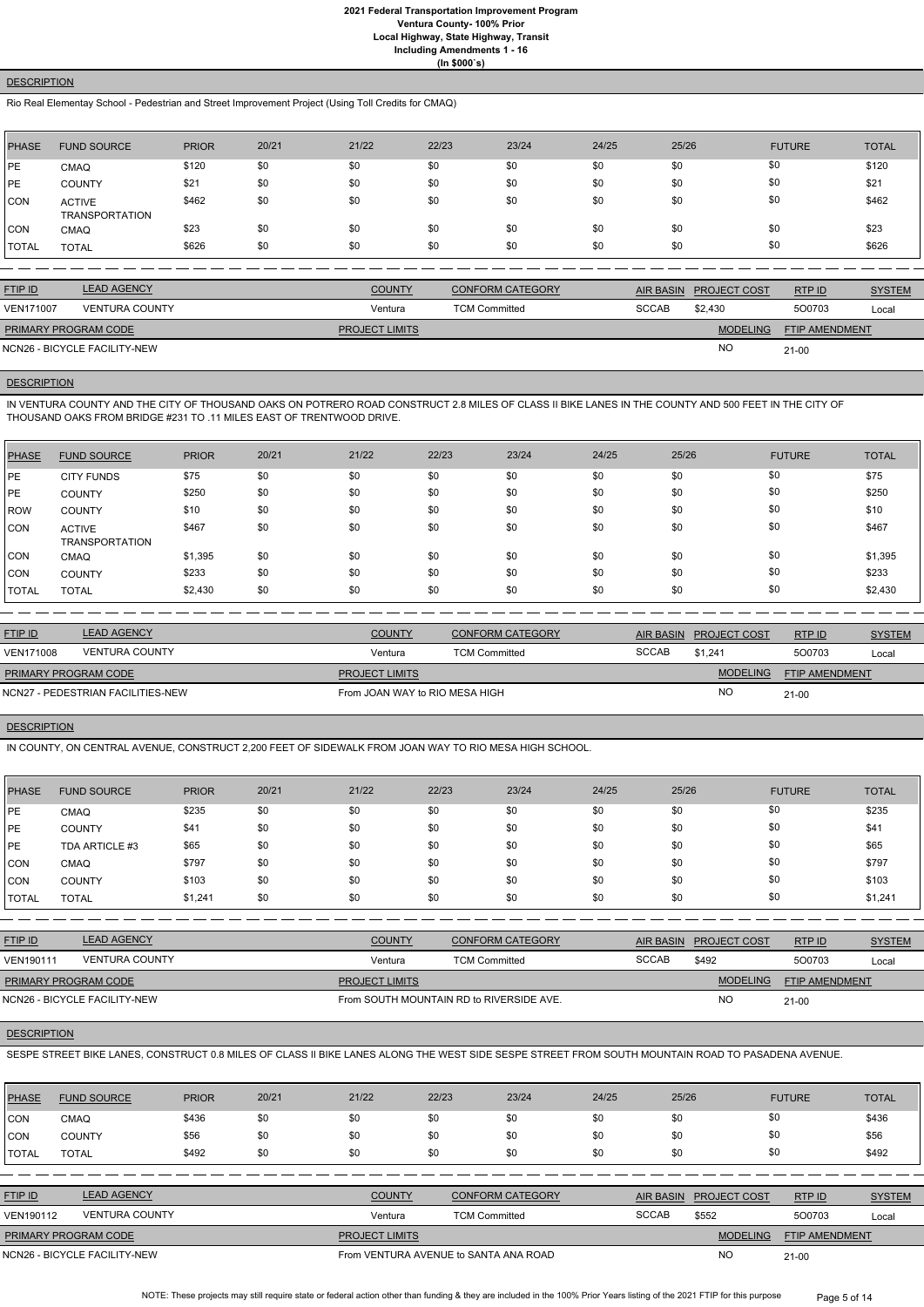**(In \$000`s)**

## **DESCRIPTION**

## CASITAS VISTA ROAD FROM VENTURA AVENUE TO SANTA ANA ROAD CLASS II BIKE LANES; 1.42 MILES IN LENGTH

| PHASE        | <b>FUND SOURCE</b> | <b>PRIOR</b> | 20/21 | 21/22 | 22/23 | 23/24 | 24/25 | 25/26 | <b>FUTURE</b> | <b>TOTAL</b> |
|--------------|--------------------|--------------|-------|-------|-------|-------|-------|-------|---------------|--------------|
| CON          | <b>CMAQ</b>        | \$489        | \$0   | \$0   | \$0   | \$0   | \$0   | \$0   | \$0           | \$489        |
| CON          | <b>COUNTY</b>      | \$63         | \$0   | \$0   | \$0   | \$0   | \$0   | \$0   | \$0           | \$63         |
| <b>TOTAL</b> | <b>TOTAL</b>       | \$552        | \$0   | \$0   | \$0   | \$0   | \$0   | \$0   | \$0           | \$552        |

| <b>FTIP ID</b>              | <b>LEAD AGENCY</b>           | <b>COUNTY</b>                         | <b>CONFORM CATEGORY</b> |              | AIR BASIN PROJECT COST | RTP ID                | <b>SYSTEM</b> |
|-----------------------------|------------------------------|---------------------------------------|-------------------------|--------------|------------------------|-----------------------|---------------|
| VEN190703                   | <b>VENTURA COUNTY</b>        | Ventura                               | <b>TCM Committed</b>    | <b>SCCAB</b> | \$2.143                | 500703                | Local         |
| <b>PRIMARY PROGRAM CODE</b> |                              | <b>PROJECT LIMITS</b>                 |                         |              | <b>MODELING</b>        | <b>FTIP AMENDMENT</b> |               |
|                             | NCN26 - BICYCLE FACILITY-NEW | From HIDDEN VALLEY ROAD to BRIDGE 231 |                         |              | <b>NO</b>              | $21-00$               |               |

## **DESCRIPTION**

IN UNINCORPORATED VENTURA COUNTY, ON POTRERO ROAD, WIDEN ROADWAY TO CONSTRUCT APPROXIMATELY 3.2 MILES OF CLASS II BIKE LANES FROM HIDDEN VALLEY ROAD TO BRIDGE 231.

| PHASE        | <b>FUND SOURCE</b>                     | <b>PRIOR</b> | 20/21 | 21/22 | 22/23 | 23/24 | 24/25 | 25/26 | <b>FUTURE</b> | <b>TOTAL</b> |
|--------------|----------------------------------------|--------------|-------|-------|-------|-------|-------|-------|---------------|--------------|
| <b>IPE</b>   | <b>LOCAL TRANS FUNDS</b>               | \$250        | \$0   | \$0   | \$0   | \$0   | \$0   | \$0   | \$0           | \$250        |
| <b>CON</b>   | <b>ACTIVE</b><br><b>TRANSPORTATION</b> | \$1,265      | \$0   | \$0   | \$0   | \$0   | \$0   | \$0   | \$0           | \$1,265      |
| <b>CON</b>   | <b>LOCAL TRANS FUNDS</b>               | \$189        | \$0   | \$0   | \$0   | \$0   | \$0   | \$0   | \$0           | \$189        |
| <b>TOTAL</b> | <b>TOTAL</b>                           | \$1,704      | \$0   | \$0   | \$0   | \$0   | \$0   | \$0   | \$0           | \$1,704      |

| <b>FTIP ID</b>              | <b>LEAD AGENCY</b>                        | <b>COUNTY</b>         | <b>CONFORM CATEGORY</b> |              | AIR BASIN PROJECT COST | RTP ID                | <b>SYSTEM</b> |
|-----------------------------|-------------------------------------------|-----------------------|-------------------------|--------------|------------------------|-----------------------|---------------|
| VENLS11                     | CALTRANS                                  | Ventura               | EXEMPT - 93.126         | <b>SCCAB</b> | \$10.898               | <b>REG0701</b>        | State         |
| <b>PRIMARY PROGRAM CODE</b> |                                           | <b>PROJECT LIMITS</b> |                         |              | <b>MODELING</b>        | <b>FTIP AMENDMENT</b> |               |
|                             | LUM02 - REHABILITATION AND RECONSTRUCTION |                       |                         |              | <b>NO</b>              | $21-00$               |               |

# **DESCRIPTION**

GROUPED PROJ FOR PAVEMENT RESURFACING AND/OR REHAB ON THE STATE HIGHWAY SYSTEM - HIGHWAY MAINTENANCE. Projects are consistent with 40 Cfr Part 93.126 Exempt Tables 2 and Table 3 Categories - Pavement Resurfacing and/or rehabilitation..

| PHASE          | <b>FUND SOURCE</b>                      | <b>PRIOR</b> | 20/21 | 21/22 | 22/23 | 23/24 | 24/25 | 25/26 | <b>FUTURE</b> | <b>TOTAL</b> |
|----------------|-----------------------------------------|--------------|-------|-------|-------|-------|-------|-------|---------------|--------------|
| CON            | <b>NATIONAL HWY</b><br>SYSTEM - HM      | \$9,630      | \$0   | \$0   | \$0   | \$0   | \$0   | \$0   | \$0           | \$9,630      |
| CON            | <b>SURFACE</b><br><b>TRANSPORTATION</b> | \$1,268      | \$0   | \$0   | \$0   | \$0   | \$0   | \$0   | \$0           | \$1,268      |
| <b>I</b> TOTAL | <b>TOTAL</b>                            | \$10,898     | \$0   | \$0   | \$0   | \$0   | \$0   | \$0   | \$0           | \$10,898     |

| <b>FTIP ID</b>              | <b>LEAD AGENCY</b>                       | <b>COUNTY</b>                     | <b>CONFORM CATEGORY</b> |              | AIR BASIN PROJECT COST | RTP ID         | <b>SYSTEM</b> |
|-----------------------------|------------------------------------------|-----------------------------------|-------------------------|--------------|------------------------|----------------|---------------|
| <b>VEN190116</b>            | CAMARILLO                                | Ventura                           | EXEMPT - 93.126         | <b>SCCAB</b> | \$1.200                | 7120003        | State         |
| <b>PRIMARY PROGRAM CODE</b> |                                          | <b>PROJECT LIMITS</b>             |                         |              | <b>MODELING</b>        | FTIP AMENDMENT |               |
|                             | CARH3 - INTERCHANGE-MOD/REP/REC-LN ADD'S | Post Miles: Begin 12.00 End 12.00 |                         |              | <b>NO</b>              | $21 - 00$      |               |

#### **DESCRIPTION**

IN CAMARILLO ON PLEASANT VALLEY ROAD-IMPROVE NORTHBOUND PLEASANT VALLEY ROAD ON-RAMP TO SOUTHBOUND 101 FREEWAY ON THE SHOUTHEAST PORTION OF THE INTERCHANGE AT PM 12

| PHASE | <b>PRIOR</b> | 20/21 | 21/22 | 22/23 | 23/24 | 24/25 | 25/26 | <b>FUTURE</b> | TOTAL |
|-------|--------------|-------|-------|-------|-------|-------|-------|---------------|-------|
|       |              |       |       |       |       |       |       |               |       |

| <b>FTIP ID</b>              | <b>LEAD AGENCY</b>                                  | <b>COUNTY</b>         | <b>CONFORM CATEGORY</b> | AIR BASIN    | <b>PROJECT COST</b> | RTP ID                | <b>SYSTEM</b> |
|-----------------------------|-----------------------------------------------------|-----------------------|-------------------------|--------------|---------------------|-----------------------|---------------|
| VEN150604                   | CAMARILLO                                           | Ventura               | EXEMPT - 93.126         | <b>SCCAB</b> | \$181               | <b>REG0702</b>        | Transit       |
| <b>PRIMARY PROGRAM CODE</b> |                                                     | <b>PROJECT LIMITS</b> |                         |              | <b>MODELING</b>     | <b>FTIP AMENDMENT</b> |               |
|                             | PAR16 - PARATRANSIT VEHICLES-REPLACEMENT-GAS/DIESEL |                       |                         |              | <b>NO</b>           | $21-00$               |               |

# **DESCRIPTION**

TWO REPLACEMENT PARATRANSIT VEHICLE FOR CAMARILLO DIAL-A-RIDE

| PHASE        | <b>FUND SOURCE</b>                  | <b>PRIOR</b> | 20/21 | 21/22 | 22/23 | 23/24 | 24/25 | 25/26 | <b>FUTURE</b> | <b>TOTAL</b> |
|--------------|-------------------------------------|--------------|-------|-------|-------|-------|-------|-------|---------------|--------------|
| CON          | 5307CAM-CAMARILLO<br>URBANIZED AREA | \$145        | \$0   | \$0   | \$0   | \$0   | \$0   | \$0   | \$0           | \$145        |
| CON          | <b>CITY FUNDS</b>                   | \$36         | \$0   | \$0   | \$0   | \$0   | \$0   | \$0   | \$0           | \$36         |
| <b>TOTAL</b> | TOTAL                               | \$181        | \$0   | \$0   | \$0   | \$0   | \$0   | \$0   | \$0           | \$181        |

NOTE: These projects may still require state or federal action other than funding & they are included in the 100% Prior Years listing of the 2021 FTIP for this purpose Page 6 of 14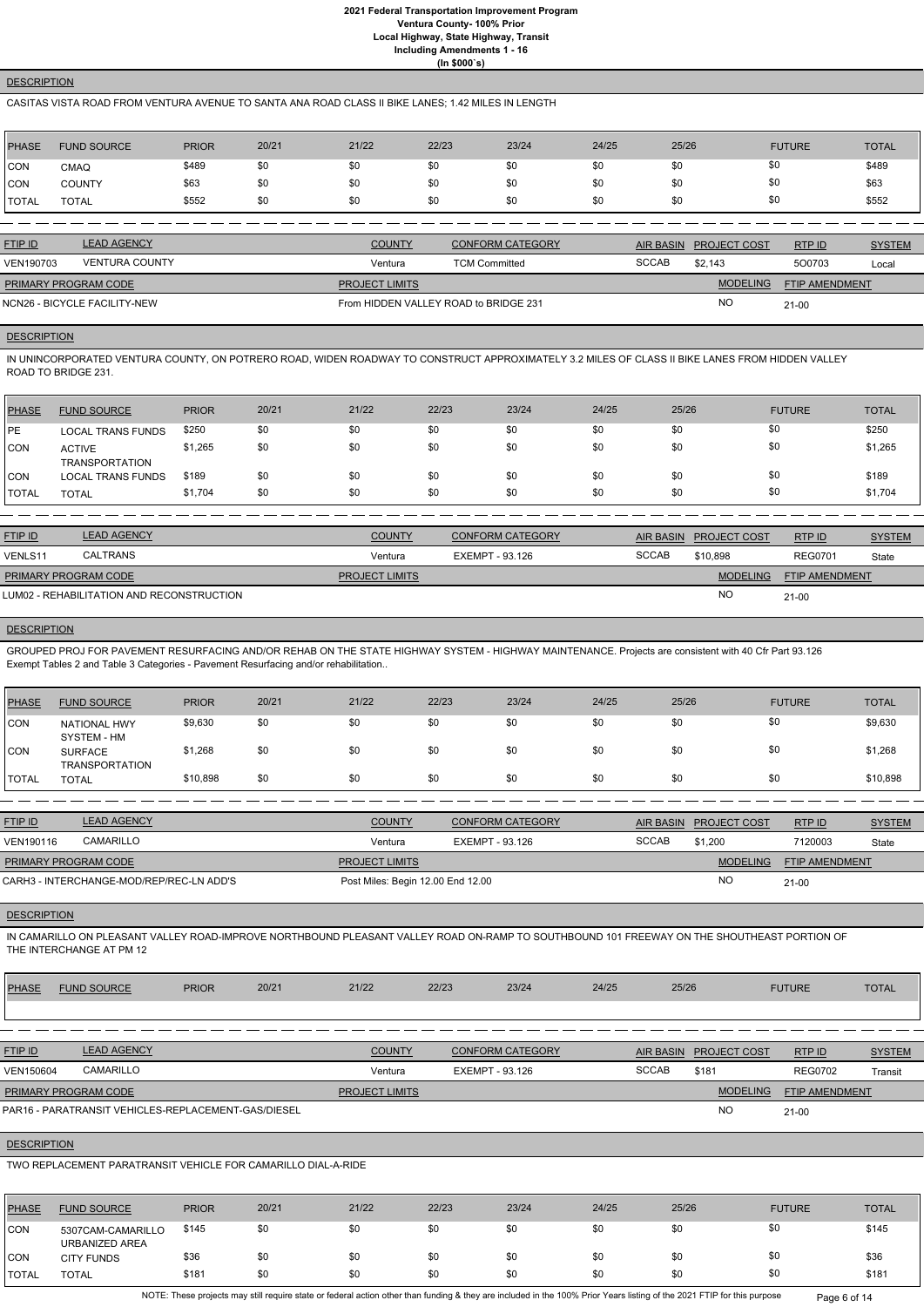| <b>FTIP ID</b>              | <b>LEAD AGENCY</b>                                | <b>COUNTY</b>         | <b>CONFORM CATEGORY</b> |              | AIR BASIN PROJECT COST | RTPID                 | <b>SYSTEM</b> |
|-----------------------------|---------------------------------------------------|-----------------------|-------------------------|--------------|------------------------|-----------------------|---------------|
| VEN150605                   | <b>CAMARILLO</b>                                  | Ventura               | EXEMPT - 93.126         | <b>SCCAB</b> | \$250                  | 5TL0703               | Transit       |
| <b>PRIMARY PROGRAM CODE</b> |                                                   | <b>PROJECT LIMITS</b> |                         |              | <b>MODELING</b>        | <b>FTIP AMENDMENT</b> |               |
|                             | PAN93 - PARATRANSIT VEHICLES-EXPANSION-GAS/DIESEL |                       |                         |              | <b>NC</b>              | $21 - 00$             |               |

## **DESCRIPTION**

TWO EXPANSION PARATRANSIT VEHICLES

| <b>PHASE</b> | <b>FUND SOURCE</b>                  | <b>PRIOR</b> | 20/21 | 21/22 | 22/23 | 23/24 | 24/25 | 25/26 | <b>FUTURE</b> | <b>TOTAL</b> |
|--------------|-------------------------------------|--------------|-------|-------|-------|-------|-------|-------|---------------|--------------|
| <b>CON</b>   | 5307CAM-CAMARILLO<br>URBANIZED AREA | \$200        | \$0   | \$0   | \$0   | \$0   | \$0   | \$0   | \$0           | \$200        |
| <b>CON</b>   | <b>LOCAL TRANS FUNDS</b>            | \$50         | \$0   | \$0   | \$0   | \$0   | \$0   | \$0   | \$0           | \$50         |
| <b>TOTAL</b> | <b>TOTAL</b>                        | \$250        | \$0   | \$0   | \$0   | \$0   | \$0   | \$0   | \$0           | \$250        |
|              |                                     |              |       |       |       |       |       |       |               |              |

| <b>FTIP ID</b>              | <b>LEAD AGENCY</b>                                | <b>COUNTY</b>         | CONFORM CATEGORY |              | AIR BASIN PROJECT COST | RTPID                 | <b>SYSTEM</b> |
|-----------------------------|---------------------------------------------------|-----------------------|------------------|--------------|------------------------|-----------------------|---------------|
| <b>VEN170704</b>            | CAMARILLO                                         | Ventura               | EXEMPT - 93.126  | <b>SCCAB</b> | \$136                  | 5TL0703               | Transit       |
| <b>PRIMARY PROGRAM CODE</b> |                                                   | <b>PROJECT LIMITS</b> |                  |              | <b>MODELING</b>        | <b>FTIP AMENDMENT</b> |               |
|                             | PAN93 - PARATRANSIT VEHICLES-EXPANSION-GAS/DIESEL |                       |                  |              | <b>NO</b>              | $21-00$               |               |

# **DESCRIPTION**

PURCHASE TWO EXPANSION CUT-AWAY PARATRANSIT VEHICLES FOR CAMARILLO TRANSIT-GAS

| PHASE        | <b>FUND SOURCE</b>                  | <b>PRIOR</b> | 20/21 | 21/22 | 22/23 | 23/24 | 24/25 | 25/26 | <b>FUTURE</b> | TOTAL |
|--------------|-------------------------------------|--------------|-------|-------|-------|-------|-------|-------|---------------|-------|
| <b>CON</b>   | 5307CAM-CAMARILLO<br>URBANIZED AREA | \$109        | \$0   | \$0   | \$0   | \$0   | \$0   |       | \$0           | \$109 |
| CON          | <b>CITY FUNDS</b>                   | \$27         | \$0   | \$0   | \$0   | \$0   | \$0   |       | \$0           | \$27  |
| <b>TOTAL</b> | <b>TOTAL</b>                        | \$136        | \$0   | \$0   | \$0   | \$0   | \$0   | \$0   | \$0           | \$136 |

| <b>FTIP ID</b>              | <b>LEAD AGENCY</b>                   | <b>COUNTY</b>         | <b>CONFORM CATEGORY</b> |              | AIR BASIN PROJECT COST | RTP ID                | <b>SYSTEM</b> |
|-----------------------------|--------------------------------------|-----------------------|-------------------------|--------------|------------------------|-----------------------|---------------|
| <b>VEN170705</b>            | CAMARILLO                            | Ventura               | EXEMPT - 93.126         | <b>SCCAB</b> | \$90                   | REG0702               | Transit       |
| <b>PRIMARY PROGRAM CODE</b> |                                      | <b>PROJECT LIMITS</b> |                         |              | <b>MODELING</b>        | <b>FTIP AMENDMENT</b> |               |
|                             | BUR16 - BUSES-REPLACEMENT-GAS/DIESEL |                       |                         |              | N <sub>O</sub>         | $21 - 00$             |               |

## **DESCRIPTION**

PURCHASE ONE REPLACEMENT CUT-AWAY BUS FOR CAMARILLO TRANSIT - GAS

| PHASE                | <b>FUND SOURCE</b>                  | <b>PRIOR</b> | 20/21 | 21/22 | 22/23 | 23/24 | 24/25 | 25/26 | <b>FUTURE</b> | <b>TOTAL</b> |
|----------------------|-------------------------------------|--------------|-------|-------|-------|-------|-------|-------|---------------|--------------|
| <b>CON</b>           | 5307CAM-CAMARILLO<br>URBANIZED AREA | \$72         | \$0   | \$0   | \$0   | \$0   | \$0   | \$0   | \$0           | \$72         |
| 'CON                 | <b>CITY FUNDS</b>                   | \$18         | \$0   | \$0   | \$0   | \$0   | \$0   | \$0   | \$0           | \$18         |
| <b><i>ITOTAL</i></b> | <b>TOTAL</b>                        | \$90         | \$0   | \$0   | \$0   | \$0   | \$0   | \$0   | \$0           | \$90         |

| <b>FTIP ID</b>              | <b>LEAD AGENCY</b>                                  | <b>COUNTY</b>         | <b>CONFORM CATEGORY</b> |              | AIR BASIN PROJECT COST | RTP ID                | <b>SYSTEM</b> |
|-----------------------------|-----------------------------------------------------|-----------------------|-------------------------|--------------|------------------------|-----------------------|---------------|
| <b>VEN170706</b>            | CAMARILLO                                           | Ventura               | EXEMPT - 93.126         | <b>SCCAB</b> | \$48                   | <b>REG0702</b>        | Transit       |
| <b>PRIMARY PROGRAM CODE</b> |                                                     | <b>PROJECT LIMITS</b> |                         |              | <b>MODELING</b>        | <b>FTIP AMENDMENT</b> |               |
|                             | PAR16 - PARATRANSIT VEHICLES-REPLACEMENT-GAS/DIESEL |                       |                         |              | <b>NC</b>              | $21 - 00$             |               |

#### **DESCRIPTION**

# PURCHASE ONE REPLACEMENT PARATRANSIT VEHICLE FOR CAMARILLO TRANSIT-GAS

| <b>PHASE</b>     | <b>FUND SOURCE</b>                                | <b>PRIOR</b> | 20/21 | 21/22                 | 22/23           | 23/24                   | 24/25 | 25/26            |                     | <b>FUTURE</b>         | <b>TOTAL</b>  |
|------------------|---------------------------------------------------|--------------|-------|-----------------------|-----------------|-------------------------|-------|------------------|---------------------|-----------------------|---------------|
| CON              | 5307CAM-CAMARILLO<br>URBANIZED AREA               | \$38         | \$0   | \$0                   | \$0             | \$0                     | \$0   | \$0              | \$0                 |                       | \$38          |
| ICON.            | <b>CITY FUNDS</b>                                 | \$10         | \$0   | \$0                   | \$0             | \$0                     | \$0   | \$0              | \$0                 |                       | \$10          |
| <b>I</b> TOTAL   | <b>TOTAL</b>                                      | \$48         | \$0   | \$0                   | \$0             | \$0                     | \$0   | \$0              | \$0                 |                       | \$48          |
|                  |                                                   |              |       |                       |                 |                         |       |                  |                     |                       |               |
| <b>FTIP ID</b>   | <b>LEAD AGENCY</b>                                |              |       | <b>COUNTY</b>         |                 | <b>CONFORM CATEGORY</b> |       | <b>AIR BASIN</b> | <b>PROJECT COST</b> | RTP ID                | <b>SYSTEM</b> |
| <b>VEN170707</b> | <b>CAMARILLO</b>                                  |              |       | Ventura               | EXEMPT - 93.126 |                         |       | <b>SCCAB</b>     | \$135               | 5TL0703               | Transit       |
|                  | PRIMARY PROGRAM CODE                              |              |       | <b>PROJECT LIMITS</b> |                 |                         |       |                  | <b>MODELING</b>     | <b>FTIP AMENDMENT</b> |               |
|                  | PAN93 - PARATRANSIT VEHICLES-EXPANSION-GAS/DIESEL |              |       |                       |                 |                         |       |                  | <b>NO</b>           | $21 - 00$             |               |

# **DESCRIPTION**

TWO EXPANSION PARATRANSIT VEHICLES FOR CAMARILLO TRANSIT - GAS

NOTE: These projects may still require state or federal action other than funding & they are included in the 100% Prior Years listing of the 2021 FTIP for this purpose Page 7 of 14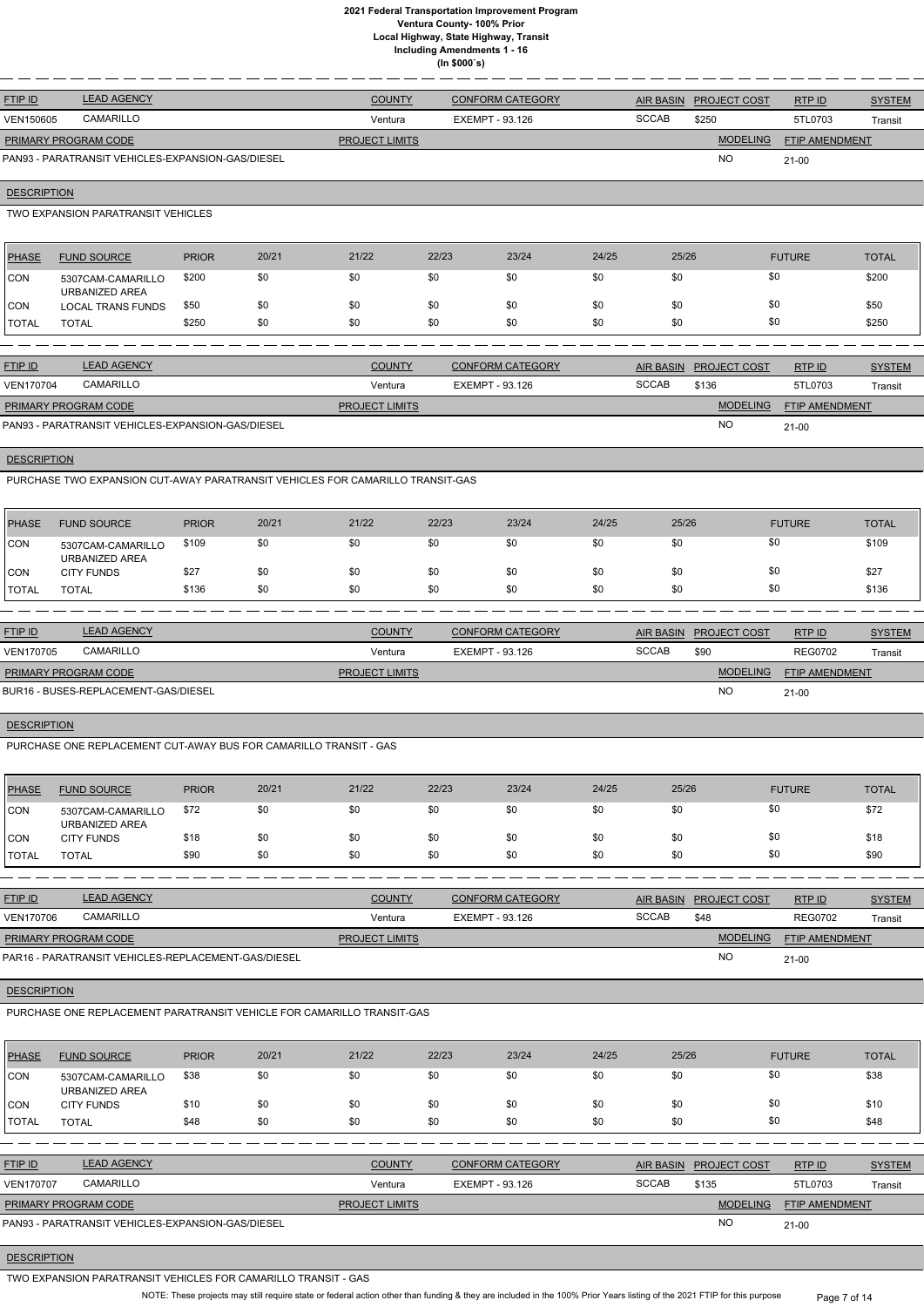| PHASE        | <b>FUND SOURCE</b>                  | <b>PRIOR</b> | 20/21 | 21/22 | 22/23 | 23/24 | 24/25 | 25/26 | <b>FUTURE</b> | <b>TOTAL</b> |
|--------------|-------------------------------------|--------------|-------|-------|-------|-------|-------|-------|---------------|--------------|
| CON          | 5307CAM-CAMARILLO<br>URBANIZED AREA | \$108        | \$0   | \$0   | \$0   | \$0   | \$0   | \$0   |               | \$108        |
| CON          | <b>CITY FUNDS</b>                   | \$27         | \$0   | \$0   | \$0   | \$0   | \$0   | \$0   |               | \$27         |
| <b>TOTAL</b> | TOTAL                               | \$135        | \$0   | \$0   | \$0   | \$0   | \$0   | \$0   |               | \$135        |

| <b>FTIP ID</b>              | <b>LEAD AGENCY</b>                   | <b>COUNTY</b>         | <b>CONFORM CATEGORY</b> |              | AIR BASIN PROJECT COST | RTPID                 | <b>SYSTEM</b> |
|-----------------------------|--------------------------------------|-----------------------|-------------------------|--------------|------------------------|-----------------------|---------------|
| <b>VEN170708</b>            | CAMARILLO                            | Ventura               | EXEMPT - 93.126         | <b>SCCAB</b> | \$108                  | <b>REG0702</b>        | Transit       |
| <b>PRIMARY PROGRAM CODE</b> |                                      | <b>PROJECT LIMITS</b> |                         |              | <b>MODELING</b>        | <b>FTIP AMENDMENT</b> |               |
|                             | BUR16 - BUSES-REPLACEMENT-GAS/DIESEL |                       |                         |              | <b>NC</b>              | $21 - 00$             |               |

**DESCRIPTION** 

PURCHASE ONE (1) REPLACEMENT CUT-AWAY BUS FOR CAMARILLO TRANSIT - GAS

| PHASE        | <b>FUND SOURCE</b>                  | <b>PRIOR</b> | 20/21 | 21/22 | 22/23 | 23/24 | 24/25 | 25/26 | <b>FUTURE</b> | <b>TOTAL</b> |
|--------------|-------------------------------------|--------------|-------|-------|-------|-------|-------|-------|---------------|--------------|
| <b>CON</b>   | 5307CAM-CAMARILLO<br>URBANIZED AREA | \$86         | \$0   | \$0   | \$0   | \$0   | \$0   | \$0   | \$0           | \$86         |
| CON          | <b>CITY FUNDS</b>                   | \$22         | \$0   | \$0   | \$0   | \$0   | \$0   | \$0   | \$0           | \$22         |
| <b>TOTAL</b> | <b>TOTAL</b>                        | \$108        | \$0   | \$0   | \$0   | \$0   | \$0   | \$0   | \$0           | \$108        |

| <b>FTIP ID</b>       | <b>LEAD AGENCY</b>                                  | <b>COUNTY</b>         | <b>CONFORM CATEGORY</b> |              | AIR BASIN PROJECT COST | RTP ID                | <b>SYSTEM</b> |
|----------------------|-----------------------------------------------------|-----------------------|-------------------------|--------------|------------------------|-----------------------|---------------|
| <b>VEN170709</b>     | CAMARILLO                                           | Ventura               | EXEMPT - 93.126         | <b>SCCAB</b> | \$60                   | <b>REG0702</b>        | Transit       |
| PRIMARY PROGRAM CODE |                                                     | <b>PROJECT LIMITS</b> |                         |              | <b>MODELING</b>        | <b>FTIP AMENDMENT</b> |               |
|                      | PAR16 - PARATRANSIT VEHICLES-REPLACEMENT-GAS/DIESEL |                       |                         |              | NO                     | 21-00                 |               |

PAR16 - PARATRANSIT VEHICLES-REPLACEMENT-GAS/DIESEL

## **DESCRIPTION**

PURCHASE ONE REPLACEMENT PARATRANSIT VEHICLE FOR CAMARILLO TRANSIT - GAS

| <b>PHASE</b> | <b>FUND SOURCE</b>                  | <b>PRIOR</b> | 20/21 | 21/22 | 22/23 | 23/24 | 24/25 | 25/26 | <b>FUTURE</b> | <b>TOTAL</b> |
|--------------|-------------------------------------|--------------|-------|-------|-------|-------|-------|-------|---------------|--------------|
| CON          | 5307CAM-CAMARILLO<br>URBANIZED AREA | \$48         | \$0   | \$0   |       | \$0   | \$0   | \$0   | \$0           | \$48         |
| CON          | <b>CITY FUNDS</b>                   | \$12         | \$0   | \$0   |       | \$0   | \$0   | \$0   | \$0           | \$12         |
| <b>TOTAL</b> | TOTAL                               | \$60         | \$0   | \$0   | \$0   | \$0   | \$0   | \$0   | \$0           | \$60         |

| <b>FTIP ID</b>              | <b>LEAD AGENCY</b>                       | <b>COUNTY</b>         | <b>CONFORM CATEGORY</b> |              | AIR BASIN PROJECT COST | RTP ID                | <b>SYSTEM</b> |
|-----------------------------|------------------------------------------|-----------------------|-------------------------|--------------|------------------------|-----------------------|---------------|
| VEN090501                   | <b>GOLD COAST TRANSIT DISTRICT</b>       | Ventura               | EXEMPT - 93.126         | <b>SCCAB</b> | \$52,100               | 5TL0706               | Transit       |
| <b>PRIMARY PROGRAM CODE</b> |                                          | <b>PROJECT LIMITS</b> |                         |              | <b>MODELING</b>        | <b>FTIP AMENDMENT</b> |               |
|                             | NCN86 - MAINTENANCE/STORAGE FACILITY-NEW |                       |                         |              | <b>NC</b>              | $21 - 00$             |               |

## **DESCRIPTION**

CONSTRUCT NEW TRANSIT MAINTENANCE AND OPERATIONS FACILITY (5309 INCLUDES EARMARK NUMBER E2009-BUS091 AND FY10/11 STATE OF GOOD REPAIR DISCRETIONARY FUNDS)

| <b>PHASE</b> | <b>FUND SOURCE</b>                        | <b>PRIOR</b> | 20/21 | 21/22 | 22/23 | 23/24 | 24/25 | 25/26 | <b>FUTURE</b> | <b>TOTAL</b> |
|--------------|-------------------------------------------|--------------|-------|-------|-------|-------|-------|-------|---------------|--------------|
| PE           | <b>FTA 5307 UZA</b><br><b>FORMULAR</b>    | \$400        | \$0   | \$0   | \$0   | \$0   | \$0   | \$0   | \$0           | \$400        |
| PE           | FTA 5309(c) BUS                           | \$2,395      | \$0   | \$0   | \$0   | \$0   | \$0   | \$0   | \$0           | \$2,395      |
| PE           | <b>LOCAL TRANS FUNDS</b>                  | \$219        | \$0   | \$0   | \$0   | \$0   | \$0   | \$0   | \$0           | \$219        |
| PE           | <b>PUBLIC TRANS</b><br>MODERINAZATION IMP | \$480        | \$0   | \$0   | \$0   | \$0   | \$0   | \$0   | \$0           | \$480        |
| <b>ROW</b>   | FTA 5309(c) BUS                           | \$8,240      | \$0   | \$0   | \$0   | \$0   | \$0   | \$0   | \$0           | \$8,240      |
| <b>ROW</b>   | PUBLIC TRANS<br><b>MODERINAZATION IMP</b> | \$2,060      | \$0   | \$0   | \$0   | \$0   | \$0   | \$0   | \$0           | \$2,060      |
| <b>CON</b>   | 5307OX-Oxnard<br>Urbanized Area           | \$300        | \$0   | \$0   | \$0   | \$0   | \$0   | \$0   | \$0           | \$300        |
| <b>CON</b>   | <b>BONDS - LOCAL</b>                      | \$26,811     | \$0   | \$0   | \$0   | \$0   | \$0   | \$0   | \$0           | \$26,811     |
| <b>CON</b>   | FTA 5309(c) BUS                           | \$4,840      | \$0   | \$0   | \$0   | \$0   | \$0   | \$0   | \$0           | \$4,840      |
| CON          | <b>LOCAL TRANS FUNDS</b>                  | \$75         | \$0   | \$0   | \$0   | \$0   | \$0   | \$0   | \$0           | \$75         |
| <b>CON</b>   | PUBLIC TRANS<br>MODERINAZATION IMP        | \$6,280      | \$0   | \$0   | \$0   | \$0   | \$0   | \$0   | \$0           | \$6,280      |
| <b>TOTAL</b> | <b>TOTAL</b>                              | \$52,100     | \$0   | \$0   | \$0   | \$0   | \$0   | \$0   | \$0           | \$52,100     |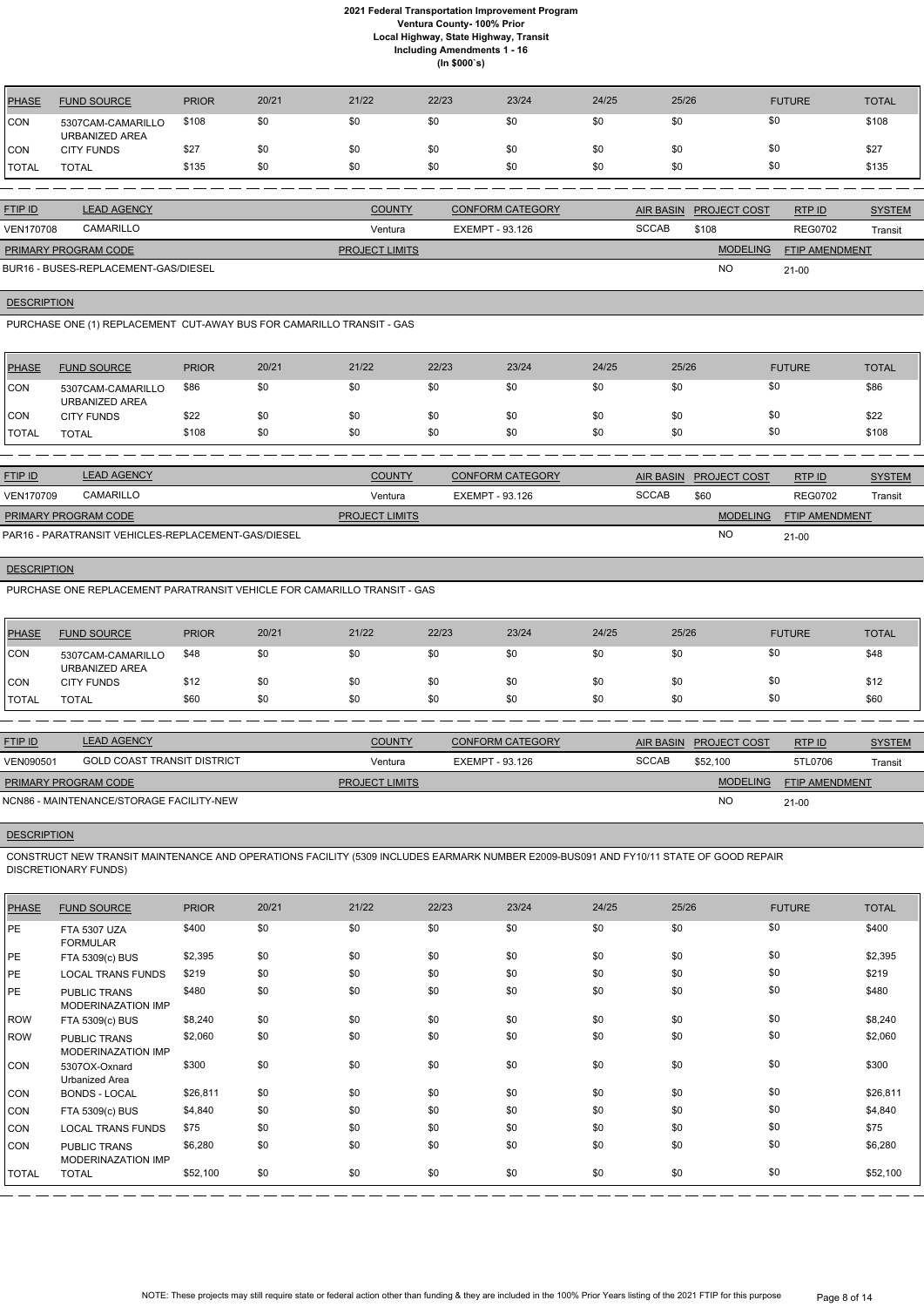**Ventura County- 100% Prior**

**Local Highway, State Highway, Transit**

**Including Amendments 1 - 16**

**(In \$000`s)**

|                    |                                                                                                   |              |       |                       | $(III$ $\psi$ |                         |       |                  |                     |                |               |
|--------------------|---------------------------------------------------------------------------------------------------|--------------|-------|-----------------------|---------------|-------------------------|-------|------------------|---------------------|----------------|---------------|
| FTIP ID            | <b>LEAD AGENCY</b>                                                                                |              |       | <b>COUNTY</b>         |               | <b>CONFORM CATEGORY</b> |       | <b>AIR BASIN</b> | PROJECT COST        | RTP ID         | <b>SYSTEM</b> |
| VEN120105          | <b>GOLD COAST TRANSIT DISTRICT</b>                                                                |              |       | Ventura               |               | <b>EXEMPT - 93.126</b>  |       | <b>SCCAB</b>     | \$349               | <b>REG0702</b> | Transit       |
|                    | PRIMARY PROGRAM CODE                                                                              |              |       | <b>PROJECT LIMITS</b> |               |                         |       |                  | <b>MODELING</b>     | FTIP AMENDMENT |               |
| -UPGRA/REHAB       | VER03 - VEHICLES-ADM/MAIN/SER/SEC-(ALT FUEL)                                                      |              |       |                       |               |                         |       |                  | <b>NO</b>           | $21-00$        |               |
| <b>DESCRIPTION</b> |                                                                                                   |              |       |                       |               |                         |       |                  |                     |                |               |
|                    | REPLACE SERVICE, SUPERVISORY AND MAINTENANCE SUPPORT VEHICLES                                     |              |       |                       |               |                         |       |                  |                     |                |               |
| <b>PHASE</b>       | <b>FUND SOURCE</b>                                                                                | <b>PRIOR</b> | 20/21 | 21/22                 | 22/23         | 23/24                   | 24/25 | 25/26            |                     | <b>FUTURE</b>  | <b>TOTAL</b>  |
| <b>CON</b>         | 5307OX-Oxnard<br>Urbanized Area                                                                   | \$297        | \$0   | \$0                   | \$0           | \$0                     | \$0   | \$0              |                     | \$0            | \$297         |
| <b>CON</b>         | <b>LOCAL TRANS FUNDS</b>                                                                          | \$52         | \$0   | \$0                   | \$0           | \$0                     | \$0   | \$0              |                     | \$0            | \$52          |
| <b>TOTAL</b>       | <b>TOTAL</b>                                                                                      | \$349        | \$0   | \$0                   | \$0           | \$0                     | \$0   | \$0              |                     | \$0            | \$349         |
|                    |                                                                                                   |              |       |                       |               |                         |       |                  |                     |                |               |
| FTIP ID            | <b>LEAD AGENCY</b>                                                                                |              |       | <b>COUNTY</b>         |               | <b>CONFORM CATEGORY</b> |       | <b>AIR BASIN</b> | PROJECT COST        | RTP ID         | <b>SYSTEM</b> |
| VEN150601          | <b>GOLD COAST TRANSIT DISTRICT</b>                                                                |              |       | Ventura               |               | <b>EXEMPT - 93.127</b>  |       | <b>SCCAB</b>     | \$50                | 5TL0706        | Transit       |
|                    | PRIMARY PROGRAM CODE                                                                              |              |       | <b>PROJECT LIMITS</b> |               |                         |       |                  | <b>MODELING</b>     | FTIP AMENDMENT |               |
| TRRH6 - PASSENGER  | STATIONS/FACILITIES-REHAB/IMPROVEMENTS                                                            |              |       |                       |               |                         |       |                  | <b>NO</b>           | $21-00$        |               |
| <b>DESCRIPTION</b> |                                                                                                   |              |       |                       |               |                         |       |                  |                     |                |               |
|                    | BUS STOP ENHANCEMENTS FOR GOLD COAST TRANSIT STOPS                                                |              |       |                       |               |                         |       |                  |                     |                |               |
| <b>PHASE</b>       | <b>FUND SOURCE</b>                                                                                | <b>PRIOR</b> | 20/21 | 21/22                 | 22/23         | 23/24                   | 24/25 | 25/26            |                     | <b>FUTURE</b>  | <b>TOTAL</b>  |
|                    |                                                                                                   |              |       |                       |               |                         |       |                  |                     |                |               |
|                    |                                                                                                   |              |       |                       |               |                         |       |                  |                     |                |               |
| FTIP ID            | <b>LEAD AGENCY</b>                                                                                |              |       | <b>COUNTY</b>         |               | <b>CONFORM CATEGORY</b> |       | <b>AIR BASIN</b> | <b>PROJECT COST</b> | RTP ID         | <b>SYSTEM</b> |
| VEN150609          | <b>GOLD COAST TRANSIT DISTRICT</b>                                                                |              |       | Ventura               |               | <b>EXEMPT/ MODELED</b>  |       | <b>SCCAB</b>     | \$2,317             | 5TL04          | Transit       |
|                    | PRIMARY PROGRAM CODE                                                                              |              |       | <b>PROJECT LIMITS</b> |               |                         |       |                  | <b>MODELING</b>     | FTIP AMENDMENT |               |
|                    | BUO00 - BUS OPERATIONS/OPERATING ASSISTANCE                                                       |              |       |                       |               |                         |       |                  | <b>YES</b>          | $21-00$        |               |
| <b>DESCRIPTION</b> |                                                                                                   |              |       |                       |               |                         |       |                  |                     |                |               |
|                    | THREE-YEAR DEMONSTRATION SERVICE BUS ROUTE FROM NYLAND ACRES IN OXNARD TO WELLS CENTER IN VENTURA |              |       |                       |               |                         |       |                  |                     |                |               |
| <b>PHASE</b>       | <b>FUND SOURCE</b>                                                                                | <b>PRIOR</b> | 20/21 | 21/22                 | 22/23         | 23/24                   | 24/25 | 25/26            |                     | <b>FUTURE</b>  | <b>TOTAL</b>  |
| CON                | FTA 5307 (FHWA<br><b>TRANSFER FUNDS)</b>                                                          | \$2,051      | \$0   | \$0                   | \$0           | \$0                     | \$0   | \$0              |                     | \$0            | \$2,051       |
| <b>CON</b>         | <b>LOCAL TRANS FUNDS</b>                                                                          | \$266        | \$0   | \$0                   | \$0           | \$0                     | \$0   | \$0              |                     | \$0            | \$266         |
| <b>TOTAL</b>       | <b>TOTAL</b>                                                                                      | \$2,317      | \$0   | \$0                   | \$0           | \$0                     | \$0   | \$0              |                     | \$0            | \$2,317       |
|                    |                                                                                                   |              |       |                       |               |                         |       |                  |                     |                |               |
| FTIP ID            | <b>LEAD AGENCY</b>                                                                                |              |       | <b>COUNTY</b>         |               | <b>CONFORM CATEGORY</b> |       | <b>AIR BASIN</b> | PROJECT COST        | RTP ID         | <b>SYSTEM</b> |
| VEN170104          | <b>GOLD COAST TRANSIT DISTRICT</b>                                                                |              |       | Ventura               |               | EXEMPT - 93.126         |       | <b>SCCAB</b>     | \$1,639             | <b>REG0702</b> | Transit       |
|                    | PRIMARY PROGRAM CODE                                                                              |              |       | PROJECT LIMITS        |               |                         |       |                  | <b>MODELING</b>     | FTIP AMENDMENT |               |
| <b>BUR05 -</b>     | BUSES-REHABILITATION/IMPROVEMENTS-ALTERNATIVE FUEL                                                |              |       |                       |               |                         |       |                  | <b>NO</b>           | $21-00$        |               |
| <b>DESCRIPTION</b> |                                                                                                   |              |       |                       |               |                         |       |                  |                     |                |               |

MIDLIFE ENGINE REPLACEMENT AND SERVICE LIFE EXTENSION - 12 BUSES

| <b>PHASE</b>     | <b>FUND SOURCE</b>                   | <b>PRIOR</b> | 20/21 | 21/22                 | 22/23           | 23/24                   | 24/25 | 25/26            |                 | <b>FUTURE</b>  | <b>TOTAL</b>  |
|------------------|--------------------------------------|--------------|-------|-----------------------|-----------------|-------------------------|-------|------------------|-----------------|----------------|---------------|
| <b>CON</b>       | FTA 5307 (FHWA<br>TRANSFER FUNDS)    | \$1,451      | \$0   | \$0                   | \$0             | \$0                     | \$0   | \$0              |                 | \$0            | \$1,451       |
| ICON             | <b>LOCAL TRANS FUNDS</b>             | \$188        | \$0   | \$0                   | \$0             | \$0                     | \$0   | \$0              |                 | \$0            | \$188         |
| <b>TOTAL</b>     | <b>TOTAL</b>                         | \$1,639      | \$0   | \$0                   | \$0             | \$0                     | \$0   | \$0              |                 | \$0            | \$1,639       |
|                  |                                      |              |       |                       |                 |                         |       |                  |                 |                |               |
| <b>FTIP ID</b>   | <b>LEAD AGENCY</b>                   |              |       | <b>COUNTY</b>         |                 | <b>CONFORM CATEGORY</b> |       | <b>AIR BASIN</b> | PROJECT COST    | RTP ID         | <b>SYSTEM</b> |
| <b>VEN181201</b> | <b>GOLD COAST TRANSIT DISTRICT</b>   |              |       | Ventura               | EXEMPT - 93.126 |                         |       | <b>SCCAB</b>     | \$180           | 5TL0707        | Transit       |
|                  | PRIMARY PROGRAM CODE                 |              |       | <b>PROJECT LIMITS</b> |                 |                         |       |                  | <b>MODELING</b> | FTIP AMENDMENT |               |
|                  | TRN06 - ADMINISTRATIVE EQUIPMENT-NEW |              |       |                       |                 |                         |       |                  | <b>NO</b>       | 21-00          |               |
|                  |                                      |              |       |                       |                 |                         |       |                  |                 |                |               |

# **DESCRIPTION**

Г

֘֒

GOLD COAST TRANSIT - PURCHASE OF NON-REVENUE SUPPORT VEHICLES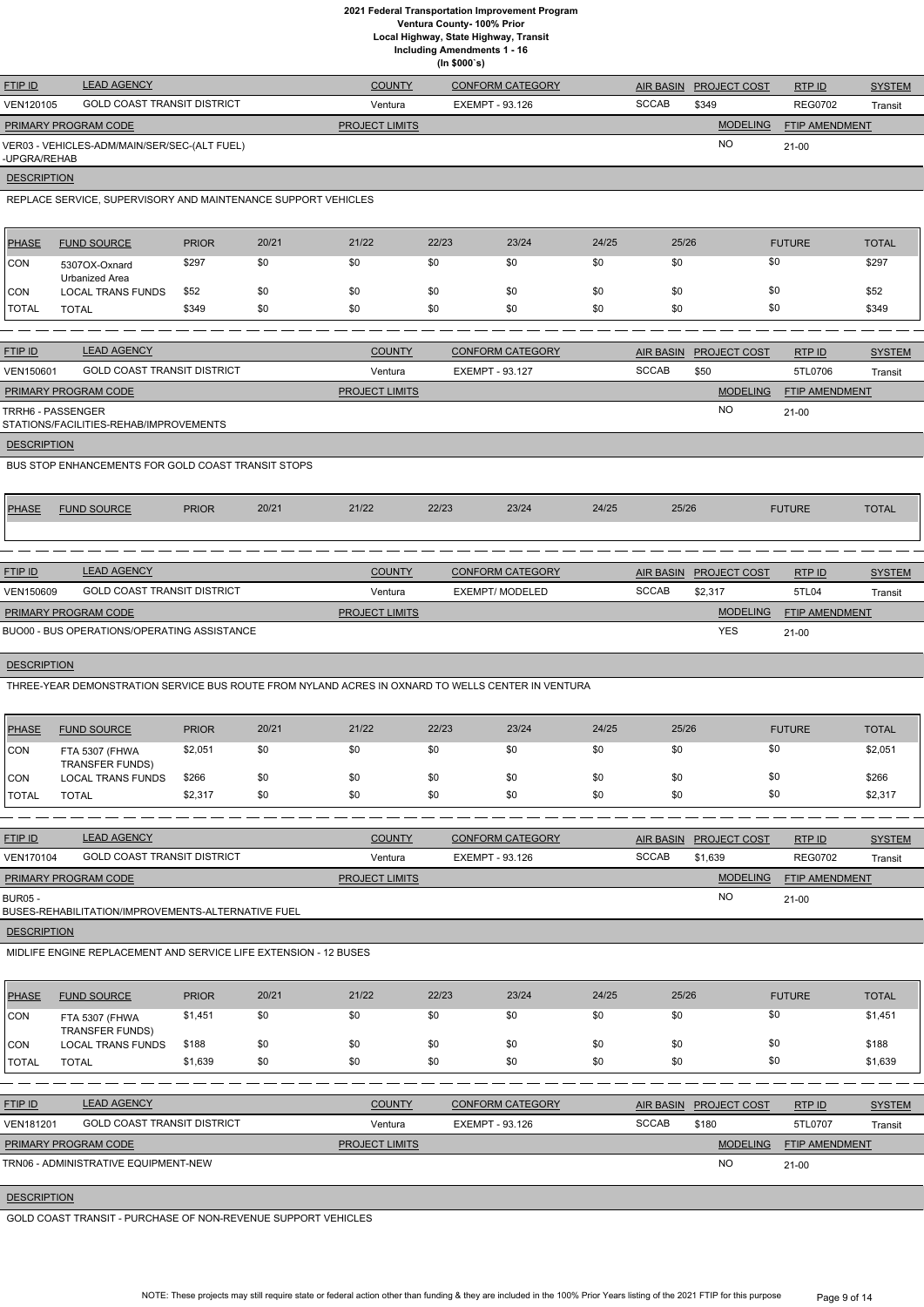**Ventura County- 100% Prior**

**Local Highway, State Highway, Transit**

| <b>Including Amendments 1 - 16</b> |  |  |  |
|------------------------------------|--|--|--|
|------------------------------------|--|--|--|

|                    |                                                                                                                                                |               |            |                       | (ln \$000's)           |                         |            |                                  |                     |                       |               |
|--------------------|------------------------------------------------------------------------------------------------------------------------------------------------|---------------|------------|-----------------------|------------------------|-------------------------|------------|----------------------------------|---------------------|-----------------------|---------------|
| <b>PHASE</b>       | <b>FUND SOURCE</b>                                                                                                                             | <b>PRIOR</b>  | 20/21      | 21/22                 | 22/23                  | 23/24                   | 24/25      | 25/26                            |                     | <b>FUTURE</b>         | <b>TOTAL</b>  |
|                    |                                                                                                                                                |               |            |                       |                        |                         |            |                                  |                     |                       |               |
|                    |                                                                                                                                                |               |            |                       |                        |                         |            |                                  |                     |                       |               |
| <b>FTIP ID</b>     | <b>LEAD AGENCY</b>                                                                                                                             |               |            | <b>COUNTY</b>         |                        | <b>CONFORM CATEGORY</b> |            |                                  |                     | RTP ID                |               |
|                    | <b>MOORPARK</b>                                                                                                                                |               |            |                       |                        |                         |            | <b>AIR BASIN</b><br><b>SCCAB</b> | <b>PROJECT COST</b> |                       | <b>SYSTEM</b> |
| VEN031218          |                                                                                                                                                |               |            | Ventura               | <b>EXEMPT - 93.127</b> |                         |            |                                  | \$983               | VEN031218             | Transit       |
|                    | PRIMARY PROGRAM CODE                                                                                                                           |               |            | <b>PROJECT LIMITS</b> |                        |                         |            |                                  | <b>MODELING</b>     | FTIP AMENDMENT        |               |
|                    | <b>TRRH6 - PASSENGER</b><br>STATIONS/FACILITIES-REHAB/IMPROVEMENTS                                                                             |               |            |                       |                        |                         |            |                                  | <b>NO</b>           | $21-00$               |               |
| <b>DESCRIPTION</b> |                                                                                                                                                |               |            |                       |                        |                         |            |                                  |                     |                       |               |
|                    | REALIGN MOORPARK RAIL STATION SOUTH PARKING LOT ENTRANCE                                                                                       |               |            |                       |                        |                         |            |                                  |                     |                       |               |
|                    |                                                                                                                                                |               |            |                       |                        |                         |            |                                  |                     |                       |               |
|                    |                                                                                                                                                |               | 20/21      | 21/22                 | 22/23                  | 23/24                   | 24/25      | 25/26                            |                     |                       |               |
| <b>PHASE</b>       | <b>FUND SOURCE</b>                                                                                                                             | <b>PRIOR</b>  |            |                       |                        |                         |            |                                  |                     | <b>FUTURE</b>         | <b>TOTAL</b>  |
| ROW                | <b>CITY FUNDS</b>                                                                                                                              | \$58          | \$0        | \$0                   | \$0                    | \$0                     | \$0        | \$0                              | \$0                 |                       | \$58          |
| ROW                | <b>CMAQ</b><br><b>CITY FUNDS</b>                                                                                                               | \$582<br>\$82 | \$0<br>\$0 | \$0<br>\$0            | \$0<br>\$0             | \$0<br>\$0              | \$0<br>\$0 | \$0<br>\$0                       | \$0<br>\$0          |                       | \$582<br>\$82 |
| CON<br>CON         |                                                                                                                                                | \$261         | \$0        | \$0                   | \$0                    | \$0                     | \$0        | \$0                              | \$0                 |                       | \$261         |
|                    | <b>FTA 5307 UZA</b><br><b>FORMULAR</b>                                                                                                         |               |            |                       |                        |                         |            |                                  |                     |                       |               |
| <b>TOTAL</b>       | <b>TOTAL</b>                                                                                                                                   | \$983         | \$0        | \$0                   | \$0                    | \$0                     | \$0        | \$0                              | \$0                 |                       | \$983         |
|                    |                                                                                                                                                |               |            |                       |                        |                         |            |                                  |                     |                       |               |
| FTIP ID            | <b>LEAD AGENCY</b>                                                                                                                             |               |            | <b>COUNTY</b>         |                        | <b>CONFORM CATEGORY</b> |            | <b>AIR BASIN</b>                 | <b>PROJECT COST</b> | RTP ID                | <b>SYSTEM</b> |
| VEN110605          | <b>MOORPARK</b>                                                                                                                                |               |            | Ventura               | <b>EXEMPT - 93.127</b> |                         |            | <b>SCCAB</b>                     | \$59                | <b>REG0702</b>        | Transit       |
|                    | PRIMARY PROGRAM CODE                                                                                                                           |               |            | <b>PROJECT LIMITS</b> |                        |                         |            |                                  | <b>MODELING</b>     | <b>FTIP AMENDMENT</b> |               |
|                    | TRRH6 - PASSENGER                                                                                                                              |               |            |                       |                        |                         |            |                                  | <b>NO</b>           | $21-00$               |               |
|                    | STATIONS/FACILITIES-REHAB/IMPROVEMENTS                                                                                                         |               |            |                       |                        |                         |            |                                  |                     |                       |               |
| <b>DESCRIPTION</b> |                                                                                                                                                |               |            |                       |                        |                         |            |                                  |                     |                       |               |
|                    | MOORPARK RAIL STATION UPGRADES INCLUDING PLANTING/IRRIGATION UPGRADE, TICKET MACHINES RELOCATION, STRIPING AND PAINTING, LIGHTING IMPROVEMENTS |               |            |                       |                        |                         |            |                                  |                     |                       |               |
|                    |                                                                                                                                                |               |            |                       |                        |                         |            |                                  |                     |                       |               |
|                    |                                                                                                                                                |               |            |                       |                        |                         |            |                                  |                     |                       |               |
| <b>PHASE</b>       | <b>FUND SOURCE</b>                                                                                                                             | <b>PRIOR</b>  | 20/21      | 21/22                 | 22/23                  | 23/24                   | 24/25      | 25/26                            |                     | <b>FUTURE</b>         | <b>TOTAL</b>  |
| <b>CON</b>         | <b>CITY FUNDS</b>                                                                                                                              | \$12          | \$0        | \$0                   | \$0                    | \$0                     | \$0        | \$0                              | \$0                 |                       | \$12          |
| CON                | <b>FTA 5307 UZA</b>                                                                                                                            | \$47          | \$0        | \$0                   | \$0                    | \$0                     | \$0        | \$0                              | \$0                 |                       | \$47          |
|                    | <b>FORMULAR</b>                                                                                                                                |               |            |                       |                        |                         |            |                                  |                     |                       |               |
| <b>TOTAL</b>       | <b>TOTAL</b>                                                                                                                                   | \$59          | \$0        | \$0                   | \$0                    | \$0                     | \$0        | \$0                              | \$0                 |                       | \$59          |
|                    |                                                                                                                                                |               |            |                       |                        |                         |            |                                  |                     |                       |               |
| <b>FTIP ID</b>     | <b>LEAD AGENCY</b>                                                                                                                             |               |            | <b>COUNTY</b>         |                        | <b>CONFORM CATEGORY</b> |            | <b>AIR BASIN</b>                 | <b>PROJECT COST</b> | <b>RTPID</b>          | <b>SYSTEM</b> |
| VEN170602          | <b>MOORPARK</b>                                                                                                                                |               |            | Ventura               | EXEMPT - 93.126        |                         |            | <b>SCCAB</b>                     | \$128               | <b>REG0702</b>        | Transit       |
|                    | PRIMARY PROGRAM CODE                                                                                                                           |               |            | <b>PROJECT LIMITS</b> |                        |                         |            |                                  | <b>MODELING</b>     | <b>FTIP AMENDMENT</b> |               |
|                    | TRR06 - ADMINISTRATIVE<br>EQUIPMENT-UPGRADE/REHABILITATE                                                                                       |               |            |                       |                        |                         |            |                                  | <b>NO</b>           | $21-00$               |               |
| <b>DESCRIPTION</b> |                                                                                                                                                |               |            |                       |                        |                         |            |                                  |                     |                       |               |
|                    | IN CITY OF MOORPARK METROLINK STATION IMPROVEMENTS INCLUDING SOUTH ENTRANCE IMPROVEMENTS AND OTHER UPGRADES                                    |               |            |                       |                        |                         |            |                                  |                     |                       |               |
|                    |                                                                                                                                                |               |            |                       |                        |                         |            |                                  |                     |                       |               |
|                    |                                                                                                                                                |               | 20/21      | 21/22                 | 22/23                  |                         |            |                                  |                     |                       |               |
| <b>PHASE</b>       | <b>FUND SOURCE</b>                                                                                                                             | <b>PRIOR</b>  |            |                       |                        | 23/24                   | 24/25      | 25/26                            |                     | <b>FUTURE</b>         | <b>TOTAL</b>  |
| CON                | 5307TO-THOUSAND<br>OAKS URBANIZED                                                                                                              | \$102         | \$0        | \$0                   | \$0                    | \$0                     | \$0        | \$0                              | \$0                 |                       | \$102         |
| <b>CON</b>         | <b>LOCAL TRANS FUNDS</b>                                                                                                                       | \$26          | \$0<br>\$0 | \$0<br>\$0            | \$0<br>\$0             | \$0<br>\$0              | \$0<br>\$0 | \$0<br>\$0                       | \$0<br>\$0          |                       | \$26<br>\$128 |

 $-- -$ 

ETIP ID LEAD AGENCY DE SYSTEM COUNTY CONFORM CATEGORY AIR BASIN PROJECT COST RTP ID SYSTEM STREM AND TRUP OF SA

 $- - - - - - - - - - -$ 

RTP ID

| VEN150611                   | NJO                                       | Ventura               | EXEMPT - 93.127 | <b>SCCAB</b> | \$224           | 5TL0706               | Transit |
|-----------------------------|-------------------------------------------|-----------------------|-----------------|--------------|-----------------|-----------------------|---------|
| <b>PRIMARY PROGRAM CODE</b> |                                           | <b>PROJECT LIMITS</b> |                 |              | <b>MODELING</b> | <b>FTIP AMENDMENT</b> |         |
|                             | TRNH6 - PASSENGER STATIONS/FACILITIES-NEW |                       |                 |              | <b>NC</b>       | $21 - 00$             |         |

# **DESCRIPTION**

IN CITY OF OJAI, IMPROVE VARIOUS BUS STOPS WITH IMPROVEMENTS INCLUDING SHELTERS, BENCHES, LIGHTING, TRASH CANS

| PHASE        | <b>FUND SOURCE</b>                       | <b>PRIOR</b> | 20/21 | 21/22 | 22/23 | 23/24 | 24/25 | 25/26 | <b>FUTURE</b> | TOTAL |
|--------------|------------------------------------------|--------------|-------|-------|-------|-------|-------|-------|---------------|-------|
| <b>CON</b>   | FTA 5307 (FHWA<br><b>TRANSFER FUNDS)</b> | \$199        | \$0   | \$0   | \$0   | \$0   | \$0   | \$0   | \$0           | \$199 |
| CON          | <b>LOCAL TRANS FUNDS</b>                 | \$25         | \$0   | \$0   | \$0   | \$0   | \$0   | \$0   | \$0           | \$25  |
| <b>TOTAL</b> | <b>TOTAL</b>                             | \$224        | \$0   | \$0   | \$0   | \$0   | \$0   | \$0   | \$0           | \$224 |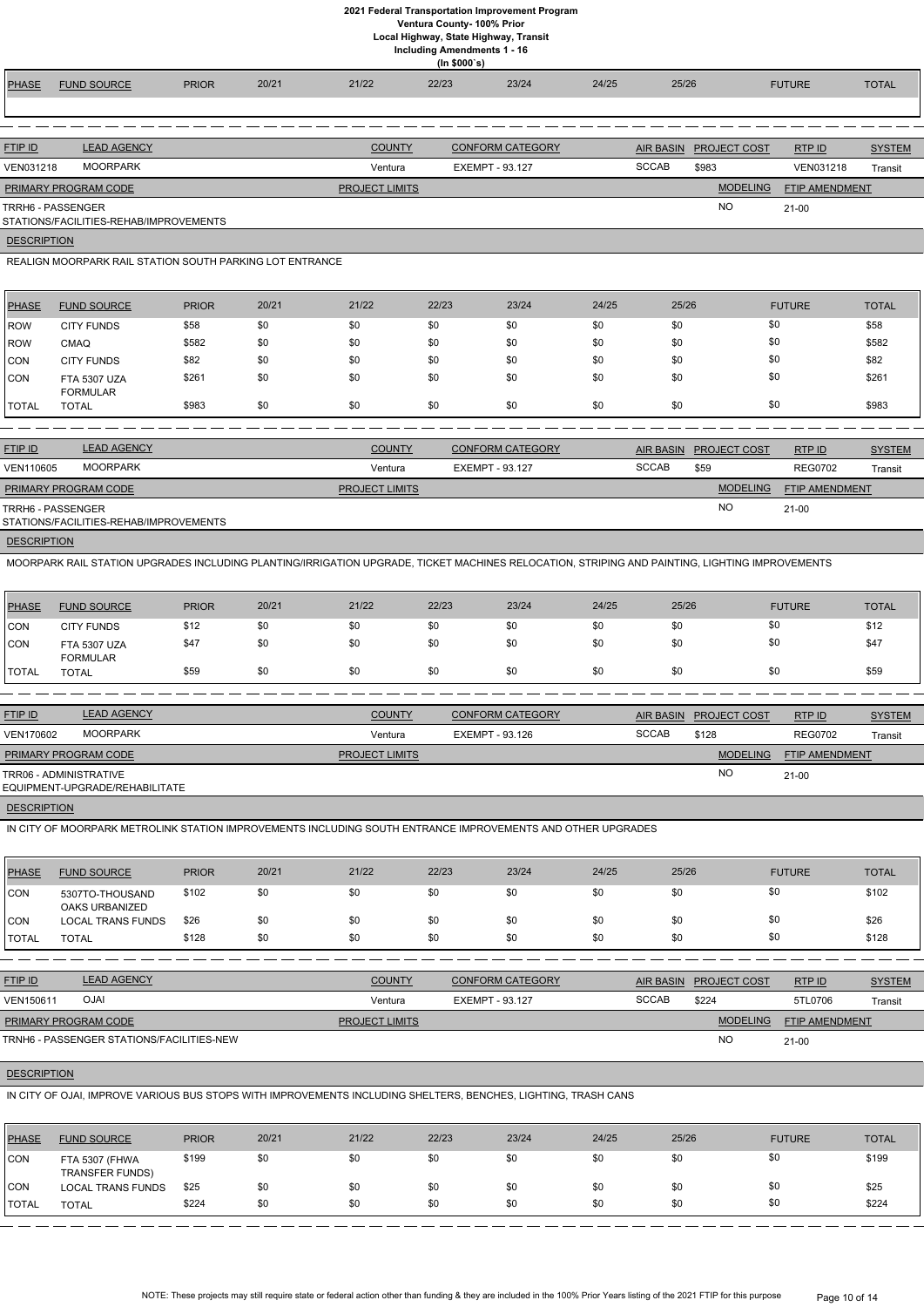**Ventura County- 100% Prior**

**Local Highway, State Highway, Transit**

**Including Amendments 1 - 16**

|  | (ln \$000's) |  |
|--|--------------|--|
|--|--------------|--|

| <b>FTIP ID</b>              | <b>LEAD AGENCY</b>                 | <b>COUNTY</b>         | <b>CONFORM CATEGORY</b> | <b>AIR BASIN</b> | <b>PROJECT COST</b> | RTPID                 | <b>SYSTEM</b> |
|-----------------------------|------------------------------------|-----------------------|-------------------------|------------------|---------------------|-----------------------|---------------|
| VEN160101                   | <b>IALO</b>                        | Ventura               | EXEMPT - 93.126         | <b>SCCAB</b>     | \$600               | 5TL0703               | Transit       |
| <b>PRIMARY PROGRAM CODE</b> |                                    | <b>PROJECT LIMITS</b> |                         |                  | <b>MODELING</b>     | <b>FTIP AMENDMENT</b> |               |
|                             | BUN93 - BUSES-EXPANSION-GAS/DIESEL |                       |                         |                  | <b>NO</b>           | $21 - 00$             |               |

# **DESCRIPTION**

Purchase 3 new Trolley Buses.

| <b>PHASE</b> | <b>FUND SOURCE</b>                  | <b>PRIOR</b> | 20/21 | 21/22 | 22/23 | 23/24 | 24/25 | 25/26 | <b>FUTURE</b> | <b>TOTAL</b> |
|--------------|-------------------------------------|--------------|-------|-------|-------|-------|-------|-------|---------------|--------------|
| CON          | 5311 - NONURBANIZED<br>AREA FORMULA | \$480        | \$0   | \$0   | \$0   | \$0   | \$0   |       | \$0           | \$480        |
| CON          | <b>CITY FUNDS</b>                   | \$120        | \$0   | \$0   | \$0   | \$0   | \$0   |       | \$0           | \$120        |
| 'TOTAL       | <b>TOTAL</b>                        | \$600        | \$0   | \$0   | \$0   | \$0   | \$0   | \$0   | \$0           | \$600        |

| <b>FTIP ID</b>                            | <b>LEAD AGENCY</b> | <b>COUNTY</b>                      | CONFORM CATEGORY |              | AIR BASIN PROJECT COST | RTP ID                | <b>SYSTEM</b> |
|-------------------------------------------|--------------------|------------------------------------|------------------|--------------|------------------------|-----------------------|---------------|
| <b>VEN180301</b>                          | <b>OXNARD</b>      | Ventura                            | EXEMPT - 93.127  | <b>SCCAB</b> | \$500                  | 5TL0706               | Transit       |
| <b>PRIMARY PROGRAM CODE</b>               |                    | <b>PROJECT LIMITS</b>              |                  |              | <b>MODELING</b>        | <b>FTIP AMENDMENT</b> |               |
| TRNH6 - PASSENGER STATIONS/FACILITIES-NEW |                    | From ROSE AVE/BARD ROAD to LOBELIA |                  | <b>NC</b>    | $21 - 00$              |                       |               |

#### **DESCRIPTION**

IN OXNARD ON VENTURA ROAD TRANSIT LINE CONSTRUCT BUS STOP IMPROVEMENTS. (TDC'S OF \$9 IN FY 18/19 FOR 5307).

| <b>PHASE</b>   | <b>FUND SOURCE</b>                       | <b>PRIOR</b> | 20/21 | 21/22 | 22/23 | 23/24 | 24/25 | 25/26 | <b>FUTURE</b> | <b>TOTAL</b> |
|----------------|------------------------------------------|--------------|-------|-------|-------|-------|-------|-------|---------------|--------------|
| CON            | FTA 5307 (FHWA<br><b>TRANSFER FUNDS)</b> | \$443        | \$0   | \$0   |       | \$0   | \$0   | \$0   | \$0           | \$443        |
| CON            | <b>LOCAL TRANS FUNDS</b>                 | \$57         | \$0   | \$0   | \$0   | \$0   | \$0   | \$0   | \$0           | \$57         |
| <b>I</b> TOTAL | <b>TOTAL</b>                             | \$500        | \$0   | \$0   | \$0   | \$0   | \$0   | \$0   | \$0           | \$500        |

| <b>FTIP ID</b>              | <b>LEAD AGENCY</b>                         | <b>COUNTY</b>         | CONFORM CATEGORY | AIR BASIN    | <b>PROJECT COST</b> | RTPID                 | <b>SYSTEM</b> |
|-----------------------------|--------------------------------------------|-----------------------|------------------|--------------|---------------------|-----------------------|---------------|
| <b>VEN171006</b>            | SAN BUENAVENTURA                           | Ventura               | EXEMPT - 93.126  | <b>SCCAB</b> | \$350               | <b>REG0702</b>        | Transit       |
| <b>PRIMARY PROGRAM CODE</b> |                                            | <b>PROJECT LIMITS</b> |                  |              | <b>MODELING</b>     | <b>FTIP AMENDMENT</b> |               |
|                             | NCR10 - PASSENGER BENCHES & SMALL SHELTERS |                       |                  |              | <b>NO</b>           | $21-00$               |               |

# **DESCRIPTION**

IN VENTURA ON WELLS ROAD FROM CARLOS TO CITRUS - WELLS CENTER BUS STOP IMRPOVEMENTS INCLUDING NEW SIDEWALK WITH RETAINING WALL, ACCESS RAMPS, ADDITIONAL BUS SHELTER, AND LANDSCAPING

| <b>PHASE</b> | <b>FUND SOURCE</b>       | <b>PRIOR</b> | 20/21 | 21/22 | 22/23 | 23/24 | 24/25 | 25/26 | <b>FUTURE</b> | <b>TOTAL</b> |
|--------------|--------------------------|--------------|-------|-------|-------|-------|-------|-------|---------------|--------------|
| PE           | <b>CMAQ</b>              | \$66         | \$0   | \$0   | \$0   | \$0   | \$0   | \$0   | \$0           | \$66         |
| PE           | <b>LOCAL TRANS FUNDS</b> | \$9          | \$0   | \$0   | \$0   | \$0   | \$0   | \$0   | \$0           | \$9          |
| <b>CON</b>   | <b>CMAQ</b>              | \$243        | \$0   | \$0   | \$0   | \$0   | \$0   | \$0   | \$0           | \$243        |
| <b>CON</b>   | <b>LOCAL TRANS FUNDS</b> | \$32         | \$0   | \$0   | \$0   | \$0   | \$0   | \$0   | \$0           | \$32         |
| TOTAL        | TOTAL                    | \$350        | \$0   | \$0   | \$0   | \$0   | \$0   | \$0   | \$0           | \$350        |

| <b>FTIP ID</b>              | <b>LEAD AGENCY</b>                         | <b>COUNTY</b>         | <b>CONFORM CATEGORY</b> | AIR BASIN    | <b>PROJECT COST</b> | RTPID                 | <u>SYSTEM</u> |
|-----------------------------|--------------------------------------------|-----------------------|-------------------------|--------------|---------------------|-----------------------|---------------|
| VEN150610                   | SANTA PAULA                                | Ventura               | EXEMPT - 93.126         | <b>SCCAB</b> | \$110               | 5TL0706               | Transit       |
| <b>PRIMARY PROGRAM CODE</b> |                                            | <b>PROJECT LIMITS</b> |                         |              | <b>MODELING</b>     | <b>FTIP AMENDMENT</b> |               |
|                             | NCR10 - PASSENGER BENCHES & SMALL SHELTERS |                       |                         |              | <b>NC</b>           | 21-00                 |               |

BUS STOP IMPROVEMENTS AT VALLEY EXPRESS STOPS IN SANTA PAULA, FILLMORE, AND COUNTY UNINCORPORATED AREA, INCLUDING SIGNAGE, BENCHES AND SHELTERS

| <b>PHASE</b>     | <b>FUND SOURCE</b>                           | <b>PRIOR</b> | 20/21 | 21/22                 | 22/23           | 23/24                   | 24/25 | 25/26            |                     | <b>FUTURE</b>         | <b>TOTAL</b>  |
|------------------|----------------------------------------------|--------------|-------|-----------------------|-----------------|-------------------------|-------|------------------|---------------------|-----------------------|---------------|
| ICON             | CMAQ                                         | \$83         | \$0   | \$0                   | \$0             | \$0                     | \$0   | \$0              |                     | \$0                   | \$83          |
| <b>ICON</b>      | <b>LOCAL TRANS FUNDS</b>                     | \$27         | \$0   | \$0                   | \$0             | \$0                     | \$0   | \$0              |                     | \$0                   | \$27          |
| <b>ITOTAL</b>    | <b>TOTAL</b>                                 | \$110        | \$0   | \$0                   | \$0             | \$0                     | \$0   | \$0              |                     | \$0                   | \$110         |
|                  |                                              |              |       |                       |                 |                         |       |                  |                     |                       |               |
| <b>FTIP ID</b>   | <b>LEAD AGENCY</b>                           |              |       | <b>COUNTY</b>         |                 | <b>CONFORM CATEGORY</b> |       | <b>AIR BASIN</b> | <b>PROJECT COST</b> | RTPID                 | <b>SYSTEM</b> |
| <b>VEN090117</b> | SOUTHERN CALIF REGIONAL RAIL AUTHORITY       |              |       | Ventura               | EXEMPT - 93.126 |                         |       | <b>SCCAB</b>     | \$2.480             | <b>REG0702</b>        | Transit       |
|                  | PRIMARY PROGRAM CODE                         |              |       | <b>PROJECT LIMITS</b> |                 |                         |       |                  | <b>MODELING</b>     | <b>FTIP AMENDMENT</b> |               |
|                  | TRN09 - POWER, SIGNALS and/or COMMUNICATIONS |              |       |                       |                 |                         |       |                  | N <sub>O</sub>      | $21 - 00$             |               |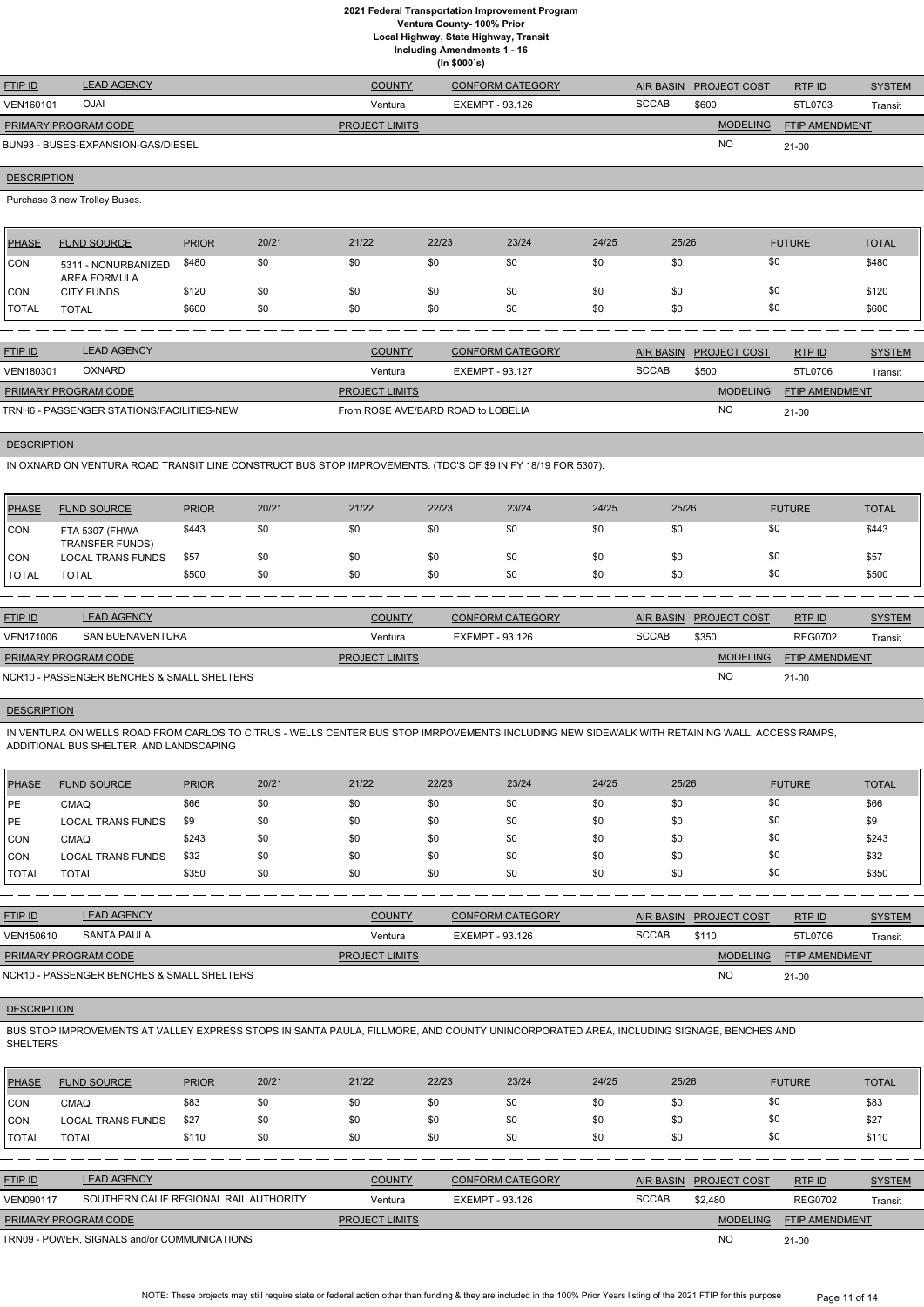## **DESCRIPTION**

POSITIVE TRAIN CONTROL SYSTEM - VENTURA COUNTY FUNDING SHARE OF FIVE-COUNTY PROJECT ALSO IN L.A., ORANGE, RIVERSIDE AND SAN BERNARDINO COUNTIES

| PHASE        | <b>FUND SOURCE</b>     | <b>PRIOR</b> | 20/21 | 21/22 | 22/23 | 23/24 | 24/25 | 25/26 | <b>FUTURE</b> | <b>TOTAL</b> |
|--------------|------------------------|--------------|-------|-------|-------|-------|-------|-------|---------------|--------------|
| <b>IPE</b>   | <b>ARRA - FTA 5307</b> | \$2,480      | \$0   | \$0   |       | \$0   | \$0   | \$0   | \$0           | \$2,480      |
| <b>TOTAL</b> | <b>TOTAL</b>           | \$2,480      | \$0   | \$C   | \$0   | \$0   | \$0   | \$0   | \$0           | \$2,480      |

| <b>FTIP ID</b>       | <b>LEAD AGENCY</b>                       | <b>COUNTY</b>         | <b>CONFORM CATEGORY</b>            | AIR BASIN PROJECT COST | RTPID                 | <b>SYSTEM</b> |
|----------------------|------------------------------------------|-----------------------|------------------------------------|------------------------|-----------------------|---------------|
| VEN151102            | THOUSAND OAKS                            | Ventura               | NON-REPORTABLE TCM COMMITTED SCCAB | \$1,875                | 5TL0703               | Transit       |
| PRIMARY PROGRAM CODE |                                          | <b>PROJECT LIMITS</b> |                                    | <b>MODELING</b>        | <b>FTIP AMENDMENT</b> |               |
|                      | BUN94 - BUSES-EXPANSION-ALTERNATIVE FUEL |                       |                                    | <b>YES</b>             | 21-00                 |               |

BUN94 - BUSES-EXPANSION-ALTERNATIVE FUEL

## **DESCRIPTION**

PURCHASE 2 CNG BUSES FOR EXPANSION AND 2 CNG BUSES FOR REPLACEMENT

| <b>PHASE</b>  | <b>FUND SOURCE</b>                       | <b>PRIOR</b> | 20/21 | 21/22 | 22/23 | 23/24 | 24/25 | 25/26 | <b>FUTURE</b> | <b>TOTAL</b> |
|---------------|------------------------------------------|--------------|-------|-------|-------|-------|-------|-------|---------------|--------------|
| CON           | <b>CITY FUNDS</b>                        | \$375        | \$0   | \$0   | \$0   | \$0   | \$0   | \$0   | \$0           | \$375        |
| <b>CON</b>    | FTA 5307 (FHWA<br><b>TRANSFER FUNDS)</b> | \$1,500      | \$0   | \$0   | \$0   | \$0   | \$0   | \$0   | \$0           | \$1,500      |
| <b>ITOTAL</b> | <b>TOTAL</b>                             | \$1,875      | \$0   | \$0   | \$0   | \$0   | \$0   | \$0   | \$0           | \$1,875      |

| <b>FTIP ID</b>              | <b>LEAD AGENCY</b>                         | <b>COUNTY</b>         | <b>CONFORM CATEGORY</b> |              | AIR BASIN PROJECT COST | RTP ID                | <b>SYSTEM</b> |
|-----------------------------|--------------------------------------------|-----------------------|-------------------------|--------------|------------------------|-----------------------|---------------|
| <b>VEN170112</b>            | THOUSAND OAKS                              | Ventura               | EXEMPT - 93.126         | <b>SCCAB</b> | \$63                   | 5TL0706               | Transit       |
| <b>PRIMARY PROGRAM CODE</b> |                                            | <b>PROJECT LIMITS</b> |                         |              | <b>MODELING</b>        | <b>FTIP AMENDMENT</b> |               |
|                             | NCR10 - PASSENGER BENCHES & SMALL SHELTERS |                       |                         |              | <b>NO</b>              | $21-00$               |               |

## **DESCRIPTION**

City wide replacement of bus shelter and bus stop amenities.

| PHASE               | <b>FUND SOURCE</b>                | <b>PRIOR</b> | 20/21 | 21/22 | 22/23 | 23/24 | 24/25 | 25/26 | <b>FUTURE</b> | <b>TOTAL</b> |
|---------------------|-----------------------------------|--------------|-------|-------|-------|-------|-------|-------|---------------|--------------|
| <b>CON</b>          | 5307TO-THOUSAND<br>OAKS URBANIZED | \$50         | \$0   | \$0   | \$0   | \$0   | \$0   | \$0   | \$0           | \$50         |
| <b>CON</b>          | <b>CITY FUNDS</b>                 | \$13         | \$0   | \$0   | \$0   | \$0   | \$0   | \$0   | \$0           | \$13         |
| <b><i>TOTAL</i></b> | <b>TOTAL</b>                      | \$63         | \$0   | \$0   | \$0   | \$0   | \$0   | \$0   | \$0           | \$63         |

| <b>FTIP ID</b>              | <b>LEAD AGENCY</b>                                | <b>COUNTY</b>         | CONFORM CATEGORY |       | AIR BASIN PROJECT COST | RTPID                 | <b>SYSTEM</b> |
|-----------------------------|---------------------------------------------------|-----------------------|------------------|-------|------------------------|-----------------------|---------------|
| <b>VEN170703</b>            | THOUSAND OAKS                                     | Ventura               | EXEMPT - 93.126  | SCCAB | \$94                   | VEN030611             | Transit       |
| <b>PRIMARY PROGRAM CODE</b> |                                                   | <b>PROJECT LIMITS</b> |                  |       | <b>MODELING</b>        | <b>FTIP AMENDMENT</b> |               |
|                             | BUN07 - BUS SERVICE EQUIPMENT/OPERATING EQUIPMENT |                       |                  |       | <b>NO</b>              | $21 - 00$             |               |

# **DESCRIPTION**

NEW BUS WASHER FOR THOUSAND OAKS TRANSIT

| PHASE        | <b>FUND SOURCE</b>                       | <b>PRIOR</b> | 20/21 | 21/22 | 22/23 | 23/24 | 24/25 | 25/26 | <b>FUTURE</b> | <b>TOTAL</b> |
|--------------|------------------------------------------|--------------|-------|-------|-------|-------|-------|-------|---------------|--------------|
| CON          | 5307TO-THOUSAND<br><b>OAKS URBANIZED</b> | \$75         | \$0   | \$0   | \$0   | \$0   | \$0   | \$0   | \$0           | \$75         |
| <b>CON</b>   | <b>CITY FUNDS</b>                        | \$19         | \$0   | \$0   | \$0   | \$0   | \$0   | \$0   | \$0           | \$19         |
| <b>TOTAL</b> | <b>TOTAL</b>                             | \$94         | \$0   | \$0   | \$0   | \$0   | \$0   | \$0   | \$0           | \$94         |

| <b>FTIP ID</b>              | <b>LEAD AGENCY</b>                                    | <b>COUNTY</b>         | <b>CONFORM CATEGORY</b> |              | AIR BASIN PROJECT COST | RTP ID         | <b>SYSTEM</b> |
|-----------------------------|-------------------------------------------------------|-----------------------|-------------------------|--------------|------------------------|----------------|---------------|
| VEN040405                   | VENTURA COUNTY TRANS COMMISSION (VCTC)                |                       | <b>TCM Committed</b>    | <b>SCCAB</b> | \$3,046                | VEN040405      | Transit       |
| <b>PRIMARY PROGRAM CODE</b> |                                                       | <b>PROJECT LIMITS</b> |                         |              | <b>MODELING</b>        | FTIP AMENDMENT |               |
|                             | ITS01 - REAL TIME RAIL or TRANSIT NOTIFICATION SYSTEM |                       |                         |              | <b>NO</b>              | $21 - 00$      |               |
|                             |                                                       |                       |                         |              |                        |                |               |

## **DESCRIPTION**

AUTOMATIC VEHICLE LOCATOR SYSTEM UPGRADE, PASSENGER COUNTING, AND FAREBOX SYSTEM (TDC CREDITS OF \$229 IN FY 18/19 FOR CMAQ.

NOTE: These projects may still require state or federal action other than funding & they are included in the 100% Prior Years listing of the 2021 FTIP for this purpose Page 12 of 14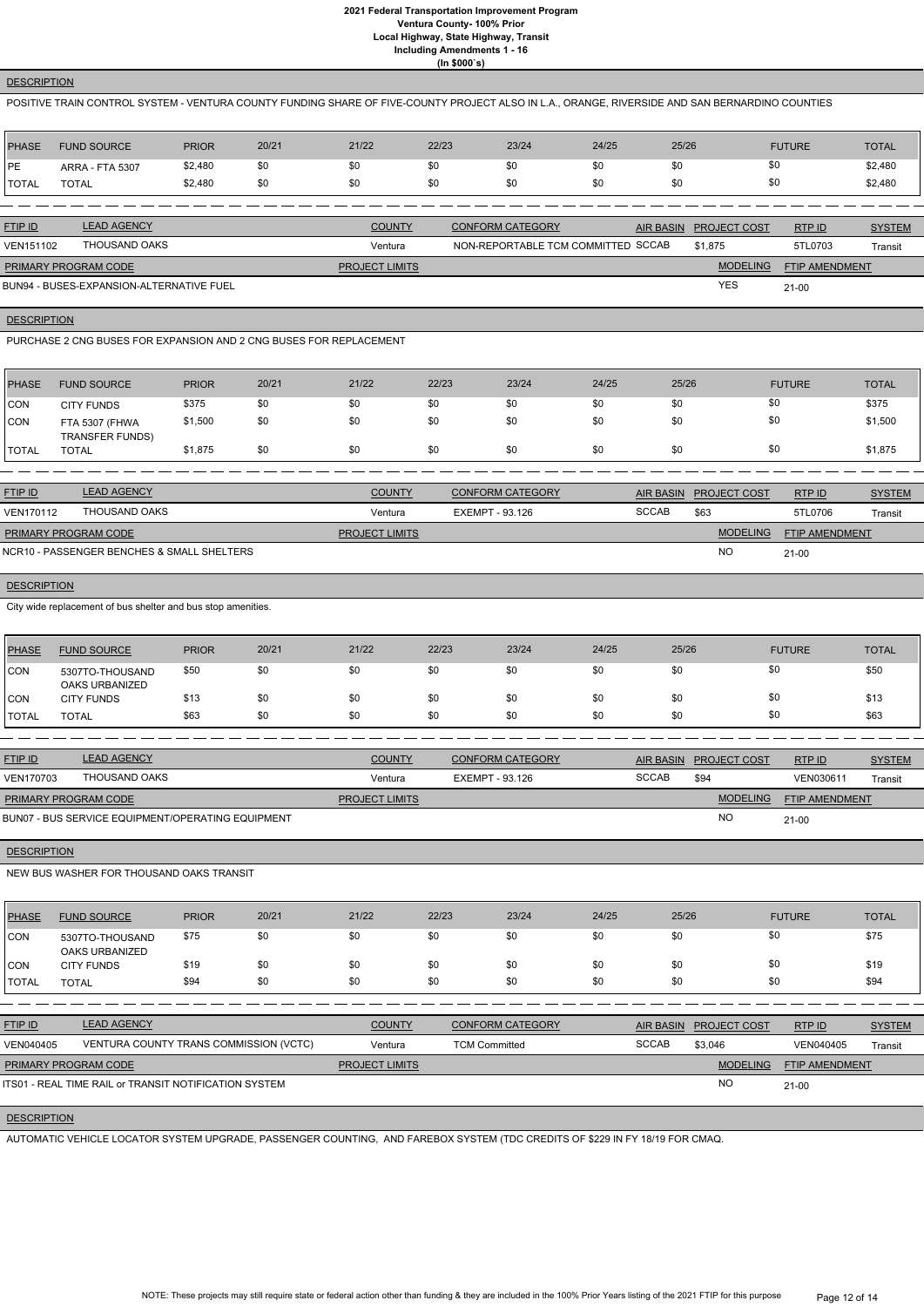# **2021 Federal Transportation Improvement Program Ventura County- 100% Prior**

**Local Highway, State Highway, Transit**

**Including Amendments 1 - 16**

|  | בווסוומוופות צוון |  |
|--|-------------------|--|
|  | (ln \$000's)      |  |

|              | $\cdots$ your $\bullet$                  |              |       |       |       |       |       |       |               |              |
|--------------|------------------------------------------|--------------|-------|-------|-------|-------|-------|-------|---------------|--------------|
| <b>PHASE</b> | <b>FUND SOURCE</b>                       | <b>PRIOR</b> | 20/21 | 21/22 | 22/23 | 23/24 | 24/25 | 25/26 | <b>FUTURE</b> | <b>TOTAL</b> |
| <b>CON</b>   | 5307OX-Oxnard<br>Urbanized Area          | \$593        | \$0   | \$0   | \$0   | \$0   | \$0   | \$0   | \$0           | \$593        |
| <b>CON</b>   | 5307TO-THOUSAND<br>OAKS URBANIZED        | \$155        | \$0   | \$0   | \$0   | \$0   | \$0   | \$0   | \$0           | \$155        |
| <b>CON</b>   | <b>CMAQ</b>                              | \$90         | \$0   | \$0   | \$0   | \$0   | \$0   | \$0   | \$0           | \$90         |
| <b>CON</b>   | FTA 5307 (FHWA<br><b>TRANSFER FUNDS)</b> | \$2,000      | \$0   | \$0   | \$0   | \$0   | \$0   | \$0   | \$0           | \$2,000      |
| <b>CON</b>   | <b>LOCAL TRANS FUNDS</b>                 | \$208        | \$0   | \$0   | \$0   | \$0   | \$0   | \$0   | \$0           | \$208        |
| <b>TOTAL</b> | <b>TOTAL</b>                             | \$3,046      | \$0   | \$0   | \$0   | \$0   | \$0   | \$0   | \$0           | \$3,046      |

| <b>FTIP ID</b>              | <b>LEAD AGENCY</b>                     | <b>COUNTY</b>         | <b>CONFORM CATEGORY</b> |              | AIR BASIN PROJECT COST | RTPID                 | <b>SYSTEM</b> |
|-----------------------------|----------------------------------------|-----------------------|-------------------------|--------------|------------------------|-----------------------|---------------|
| <b>VEN081001</b>            | VENTURA COUNTY TRANS COMMISSION (VCTC) | Ventura               | EXEMPT - 93.126         | <b>SCCAB</b> | \$1.452                | <b>REG0702</b>        | Transit       |
| <b>PRIMARY PROGRAM CODE</b> |                                        | <b>PROJECT LIMITS</b> |                         |              | <b>MODELING</b>        | <b>FTIP AMENDMENT</b> |               |
| PLN40 - PLANNING            |                                        |                       |                         |              | NO                     | $21 - 00$             |               |

**DESCRIPTION** 

ELDERLY/DISABLED PLANNING INCLUDING PATRON DISABILITY EVALUATION

| PHASE                | <b>FUND SOURCE</b>                          | <b>PRIOR</b> | 20/21                 | 21/22         | 22/23 | 23/24                   | 24/25 | 25/26            |                       | <b>FUTURE</b> | <b>TOTAL</b>  |
|----------------------|---------------------------------------------|--------------|-----------------------|---------------|-------|-------------------------|-------|------------------|-----------------------|---------------|---------------|
| ICON                 | 5307OX-Oxnard<br>Urbanized Area             | \$470        | \$0                   | \$0           | \$0   | \$0                     | \$0   | \$0              | \$0                   |               | \$470         |
| ICON                 | <b>LOCAL TRANS FUNDS</b>                    | \$118        | \$0                   | \$0           | \$0   | \$0                     | \$0   | \$0              | \$0                   |               | \$118         |
| <b>TOTAL</b>         | <b>TOTAL</b>                                | \$588        | \$0                   | \$0           | \$0   | \$0                     | \$0   | \$0              | \$0                   |               | \$588         |
|                      |                                             |              |                       |               |       |                         |       |                  |                       |               |               |
| FTIP ID              | <b>LEAD AGENCY</b>                          |              |                       | <b>COUNTY</b> |       | <b>CONFORM CATEGORY</b> |       | <b>AIR BASIN</b> | <b>PROJECT COST</b>   | RTPID         | <b>SYSTEM</b> |
| <b>VEN150608</b>     | VENTURA COUNTY TRANS COMMISSION (VCTC)      |              |                       | Ventura       |       | <b>EXEMPT/ MODELED</b>  |       | <b>SCCAB</b>     | \$1.600               | 5TL04         | Transit       |
| PRIMARY PROGRAM CODE |                                             |              | <b>PROJECT LIMITS</b> |               |       |                         |       | <b>MODELING</b>  | <b>FTIP AMENDMENT</b> |               |               |
|                      | BUO00 - BUS OPERATIONS/OPERATING ASSISTANCE |              |                       |               |       |                         |       |                  | <b>YES</b>            | $21 - 00$     |               |

# **DESCRIPTION**

THREE YEAR DEMONSTRATION EXPRESS BUS SERVICE - EAST/WEST COUNTY CONNECTOR SERVING SIMI VALLEY, MOORPARK, CAMARILLO, AND VENTURA (TDC in Fy 16/17 in the amount of \$550 AND \$58 IN FY 19/20)

| <b>PHASE</b> | <b>FUND SOURCE</b>                       | <b>PRIOR</b> | 20/21 | 21/22 | 22/23 | 23/24 | 24/25 | 25/26 | <b>FUTURE</b> | <b>TOTAL</b> |
|--------------|------------------------------------------|--------------|-------|-------|-------|-------|-------|-------|---------------|--------------|
| <b>CON</b>   | FTA 5307 (FHWA<br><b>TRANSFER FUNDS)</b> | \$1,600      | งบ    | \$0   |       | \$0   | \$0   |       | \$0           | \$1,600      |
| <b>TOTAL</b> | <b>TOTAL</b>                             | \$1,600      | \$0   | \$0   |       | \$0   | \$0   | \$0   | \$0           | \$1,600      |

| <b>FTIP ID</b>              | <b>LEAD AGENCY</b>                                 | <b>COUNTY</b>         | <b>CONFORM CATEGORY</b> |              | AIR BASIN PROJECT COST | <b>RTPID</b>          | <b>SYSTEM</b> |
|-----------------------------|----------------------------------------------------|-----------------------|-------------------------|--------------|------------------------|-----------------------|---------------|
| VEN150613                   | VENTURA COUNTY TRANS COMMISSION (VCTC)             | Ventura               | EXEMPT - 93.126         | <b>SCCAB</b> | \$400                  | 5TL04                 | Transit       |
| <b>PRIMARY PROGRAM CODE</b> |                                                    | <b>PROJECT LIMITS</b> |                         |              | <b>MODELING</b>        | <b>FTIP AMENDMENT</b> |               |
| RIDE                        | TDM24 - TDM PROGRAMS-NON RIDEMATCHING & NON PARK & |                       |                         |              | <b>NO</b>              | $21-00$               |               |

# **DESCRIPTION**

PURCHASE TWO TROLLEY-LIKE BUSES FOR LOCAL CIRCULATOR SERVICE

| PHASE | <b>FUND SOURCE</b>                       | <b>PRIOR</b> | 20/21 | 21/22 | 22/23 | 23/24 | 24/25 | 25/26 | <b>FUTURE</b> | <b>TOTAL</b> |
|-------|------------------------------------------|--------------|-------|-------|-------|-------|-------|-------|---------------|--------------|
| CON   | FTA 5307 (FHWA<br><b>TRANSFER FUNDS)</b> | \$354        | \$0   | \$0   | \$0   |       |       |       |               | \$354        |

| <b>CON</b>     | <b>PRIVATE FUNDS</b>                 | \$46  | \$0                                    | \$0                   | \$0 | \$0                     | \$0 | \$0              | \$0                 |                       | \$46          |
|----------------|--------------------------------------|-------|----------------------------------------|-----------------------|-----|-------------------------|-----|------------------|---------------------|-----------------------|---------------|
| <b>TOTAL</b>   | <b>TOTAL</b>                         | \$400 | \$0                                    | \$0                   | \$0 | \$0                     | \$0 | \$0              | \$0                 |                       | \$400         |
|                |                                      |       |                                        |                       |     |                         |     |                  |                     |                       |               |
| <b>FTIP ID</b> | <b>LEAD AGENCY</b>                   |       |                                        | <b>COUNTY</b>         |     | <b>CONFORM CATEGORY</b> |     | <b>AIR BASIN</b> | <b>PROJECT COST</b> | RTPID                 | <b>SYSTEM</b> |
| VEN171002      |                                      |       | VENTURA COUNTY TRANS COMMISSION (VCTC) | Ventura               |     | EXEMPT - 93.126         |     | <b>SCCAB</b>     | \$1.425             | <b>REG0702</b>        | Transit       |
|                | <b>PRIMARY PROGRAM CODE</b>          |       |                                        | <b>PROJECT LIMITS</b> |     |                         |     |                  | <b>MODELING</b>     | <b>FTIP AMENDMENT</b> |               |
|                | BUR16 - BUSES-REPLACEMENT-GAS/DIESEL |       |                                        |                       |     |                         |     |                  | <b>NO</b>           | $21 - 00$             |               |

# **DESCRIPTION**

PURCHASE TWO (2) BUSES FOR REPLACEMENT FOR VCTC INTERCITY BUS SERVICE